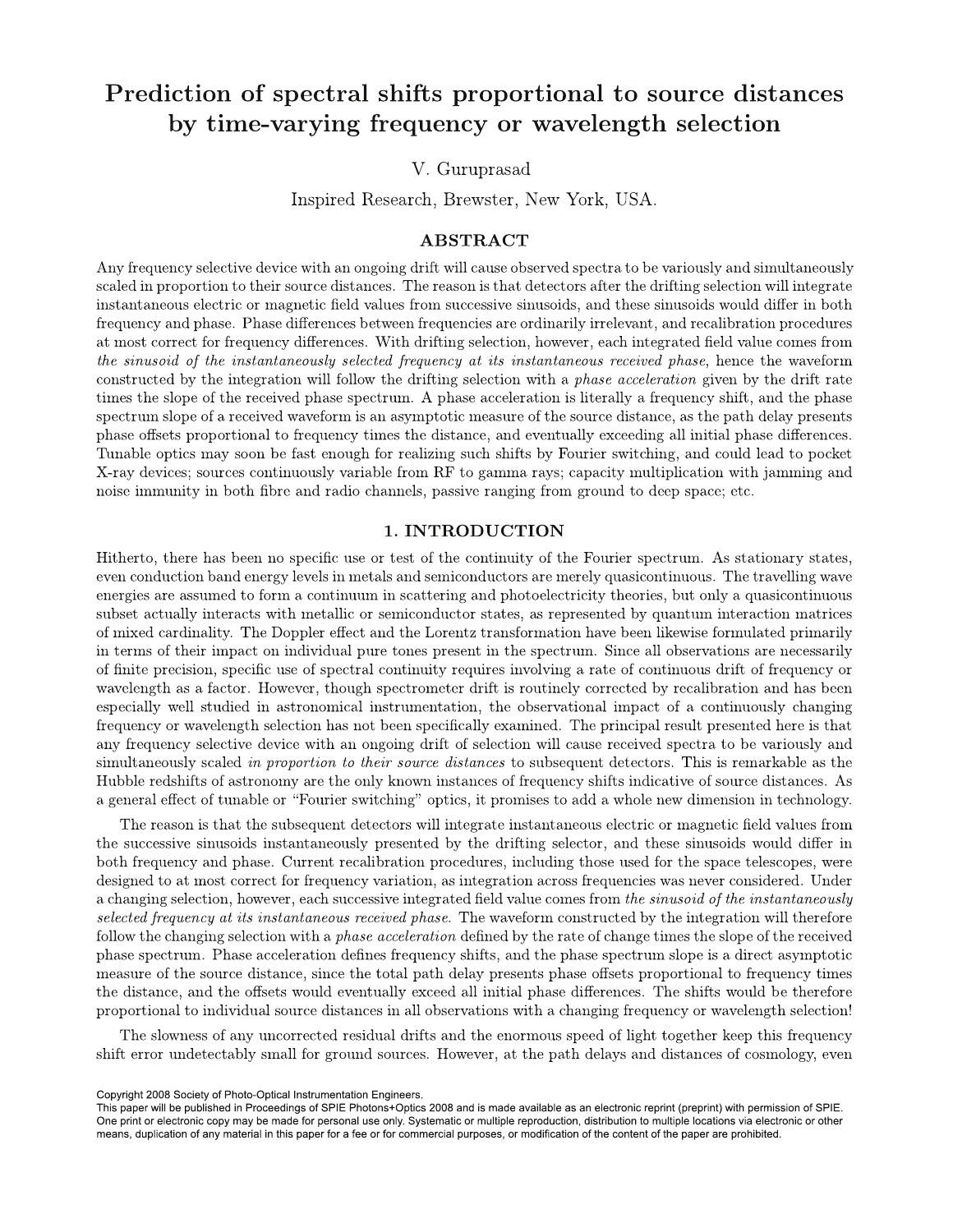drifts on geological time scales should cause errors comparable to the Hubble redshifts. Such drifts would occur from ordinary creep in metals and glasses, which is currently uncorrected for except under enormous stresses or high temperatures. The shifts for local calibration referents, used for both laboratory spectrometers and space telescopes, would be undetectable owing to the small distance. I show below that these shifts exactly fit both the cosmological acceleration and time dilation, and even satisfy Tolman's test [1, 2] for the reality of the expansion!

The very notion of exploiting phase differences across wavelengths or frequencies is generally new. Holography, synthetic aperture imaging and interferometry all involve phase differences at individual wavelengths. Pulse radar imaging exploits phase differences across the frequency comb arising from the pulse repetition, but only indirectly via a Fourier inversion [3]. The spectral phase profile must be characterized in ultrashort laser pulse technology, but only for the subsequent pulse shaping use. Optical devices are expected to soon reach tuning speeds sufficient to realize these shifts on earth, and their validation would have immense theoretic and practical implications.

The distance proportionality makes them the general time domain analogue of spatial parallax. They would enable separation of signals from cochannel transmitters by transmitter distance and instant range determination by physical means independently of the signal content, in analogy to the known angular separation of incoming signals and the instant determination of transmitter bearing using directional antennae. They would thus enable arbitrary band-limited communication simultaneously between arbitrary pairs of locations, by physics instead of modulation and multiplexing in time or frequency domains. This would not only help realize Shannon's vision of simultaneous point-to-point communication [4], but would multiply channel capacities by their concurrent reuse by noncolocated transmitters. They could be used independently, or in combination with all current technologies like TDMA, FDMA, CDMA or WDMA in air, space or optical fibres, for multiplying bandwidths. The physical plane separation of signals by source distance would also endow receivers with inherent immunity from in-channel noise and jamming. They would additionally simplify passive radar and sonar by obviating computation intensive path time correlations with multiple sources, and enabling aperture synthesis without phase reference.

Another class of potential applications for the proportional shifts is as frequency and wavelength transformers. Transformers could be constructed to turn radio, terahertz or infrared wavelengths into visible, or visible into ultraviolet or x-ray wavelengths, or the other way around, with accuracy and continuous tunability. Wavelength transformation or scaling could be used both for imaging and diagnosis, by scaling received wavelengths to values more suitable for observation and analysis, and for synthesis or generation, by scaling the wavelengths of available sources to values desired in any particular application. For example, we might obtain coherent x-ray beams by scaling optical lasers, or high power coherent infrared or optical beams by scaling up microwaves.



Figure 1. Travelling waveform

The rest of this paper is organized as follows. The continuity of real travelling wave spectra is established in Section 2, as we propose practical use of it for the first time. Section 3 shows that the spectral continuity implies the presence of full path length information in received spectra in the form of the slope of phase spectrum. Section 4 describes how this path length information can be transformed into innovative spectral shifts by continuous change of the instantaneous frequency or wavelength selections in a receiver or observing instrument. Sections 5-7 discuss the applications of the shifts and a theoretical verification. Broader implications including time dilation in the Doppler effect, and to cosmology are briefly discussed in Section 8.

## 2. CONTINUITY OF TRAVELLING SPECTRA

Transmission of information or energy by a travelling waveform requires that the waveform begin at a definite instant at a source location and end at a later instant at a receiver location. Fig. 1 illustrates the idea. A finite real-valued waveform  $f(x - ct)$  is shown starting at instant  $t = t<sub>1</sub>$ at a source located at the origin  $x = 0$ , and propagating all the way to a receiver at  $x = r$ . The waveform is shown at successive instants  $t_1, t_2, \ldots, t_5$  when it arrives at the receiver. The ordinary notation for a travelling waveform as  $f(x \pm ct)$  does not expressly limit its existence to a total interval of  $r/c + \Delta t$ , where r is the distance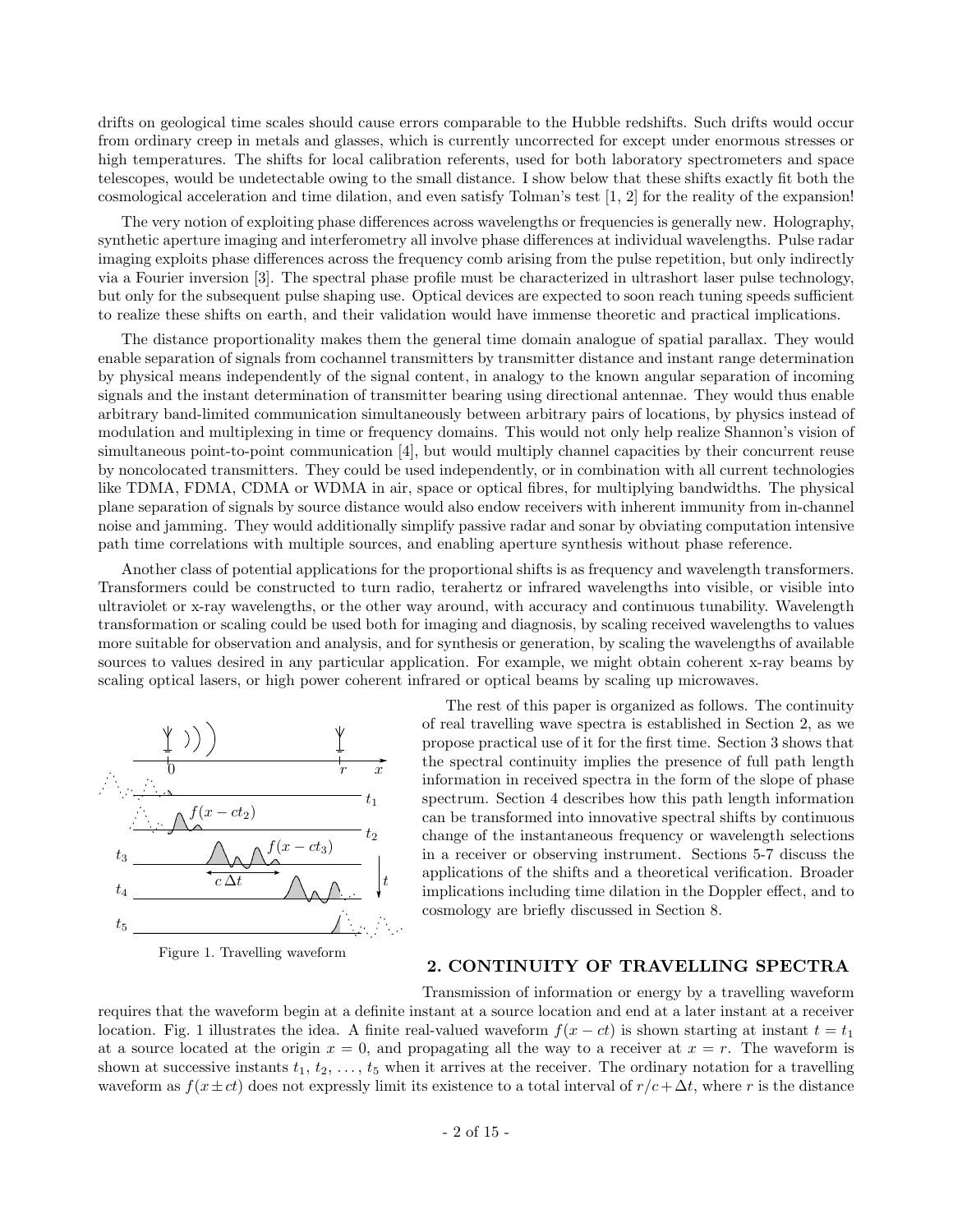between the source and the receiver and  $\Delta t$  denotes the entire duration of the waveform at the source or at the receiver. Without this express limitation, the waveform appears to continue to exist for  $t < t_1$  and  $t > t_5$ . The usual portrayal of signals as time-varying functions also makes it hard to notice that a travelling waveform is equivalently a spatial function  $f(x)$  with a finite compact support [0, c $\Delta t$ ].

In physical terms, a discontinous spectrum means that either the spectrum contains intervals of zero amplitude, or has abrupt changes in amplitude, so that either the amplitude slope or the phase slope is undefined or diverges to ±∞ at one or more points. The continuity is needed for the existence of the phase spectrum slope, on which the innovative method of Section 4 depends, and is assured by the following basic result from Fourier theory.

LEMMA 2.1 (SPECTRAL CONTINUITY). *The Fourier spectrum of any waveform of finite duration or extent must be continuous and infinite.*

*Proof.* We can impose a finite compact support [0, T] upon an arbitrary waveform  $q(x)$ , by multiplying  $q(x)$ 

with the interval function





and use the product  $g(x).u_{[0,T]}(x)$  as a general candidate for a travelling waveform. Its spectrum would be the convolution product  $G(\nu) \circ U_{[0,T]}(\nu)$ , where  $G(\nu)$  is the Fourier transform of  $g(x)$ , and  $U_{[0,T]}(\nu)$  is the Fourier transform of  $u_{[0,T]}(x)$ , given by  $U_{[0,T]}(\nu) \equiv 2T^{-1}e^{iT\nu/2} \operatorname{sinc}(2\nu/T)$ , where  $\operatorname{sinc}(\xi) \equiv$  $\sin(\xi)/\xi$  is continuous and infinite. Even if  $G(\nu)$  itself were discontinuous, say as a set of impulses,  $U(\nu)$  would make the

convolution product  $G \circ U$  continuous and infinite, as shown for a pulse train over time in Fig. 2.  $\Box$ 

The requisite continuity of the phase spectrum is thus assured for travelling waveforms on grounds that *their finite duration makes their spectra continuous and infinite*. For ranging applications, it suffices to have a finite, well-defined phase spectrum slope at one or more frequencies. For communication and wavelength transformation applications, the slope must exist over the entire spectrum, barring an at most countable subset of frequencies, whose contribution in the inverse Fourier transform would be vanishingly small.

In Fig. 2, we have also accounted for the finiteness of real pulse widths, which imposes an overall sinc profile (broken line) on the spectrum. This outer profile limits the bandwidth in digital communication, since a narrower bandwidth would widen pulses and reduce the bit rate. The inner sinc profiles from the duration of transmission have never needed consideration in the past as they overlap the thermal linespreads of natural sources and noise and clock jitter in communication. The method of Section 4 extracts coherent information from these linespreads.

### 3. SOURCE LOCALIZATION BY DIFFERENTIAL PATH PHASE

Lemma 3.1 below explains how even strictly periodic waveforms can transmit absolute source distance information. This is ordinarily quite unintuitive, and depends on being able to choose infinitesimally close pairs of wavelengths. Lemma 3.2 establishes more particularly that the slope of the phase spectrum gives a direct measure of the source distance, and is the actual basis of the method of Section 4. The spectral continuity property established above guarantees the existence of both infinitesimally close wavelength pairs and phase spectrum slopes.



Figure 3. Periodic waveform

Both lemmas are more generally applicable to periodic waveforms, which cannot of themselves represent travelling waveforms. However, decomposition by the Fourier transform leads to sinusoidal components which are periodic, and other periodic functions are often used in signal processing. The intuition in Lemma 3.1 is that *the wavelength of the beat wave between infinitesimally close wavelength pairs is itself infinite, which makes the beat wave aperiodic*.

Fig. 3 illustrates how a known initial phase identifies the possible locations of a wave source, and thus partially determines its absolute location. Consider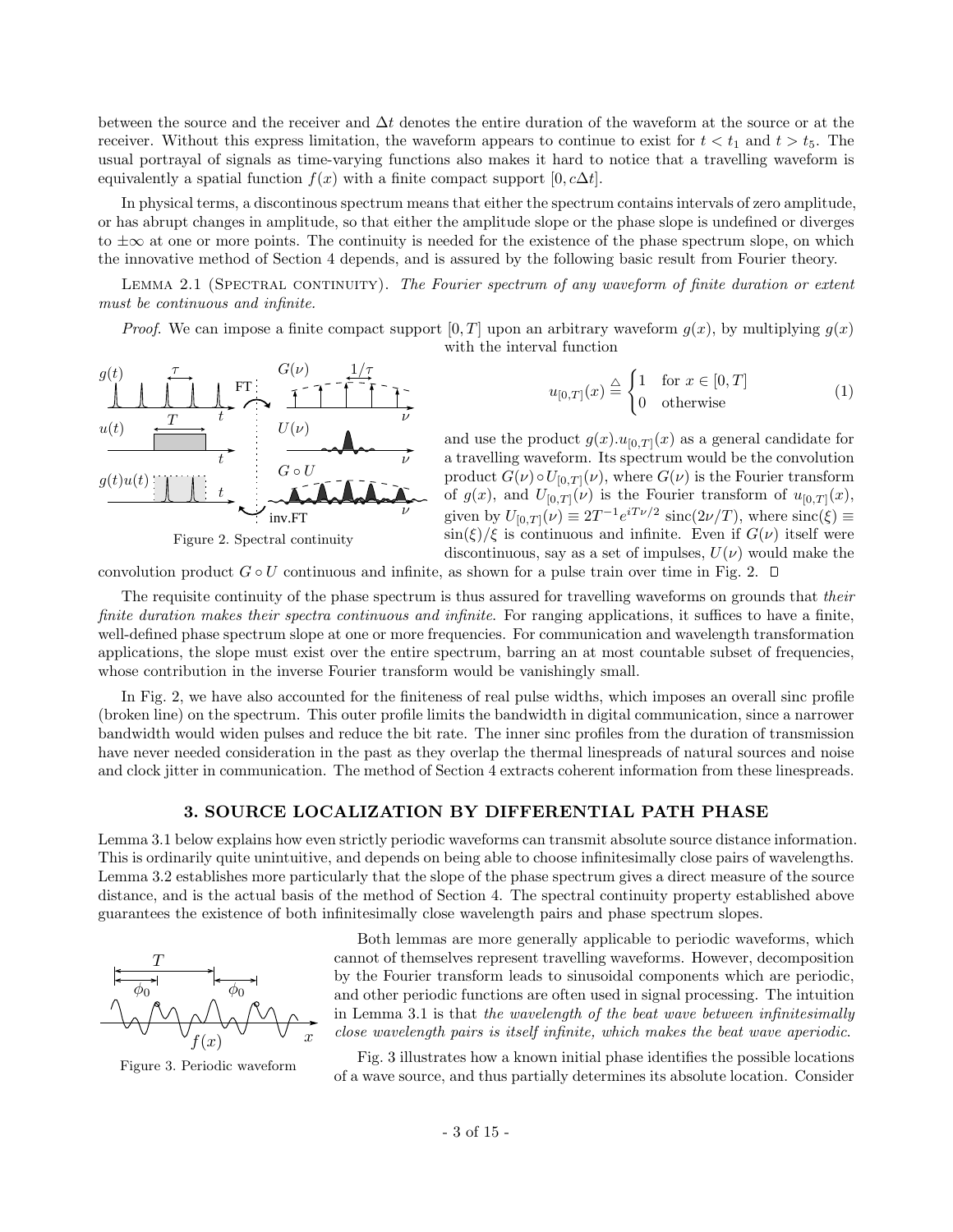a function  $f(x)$  which is periodic with the period  $\lambda$ , i.e.,  $f(x+n\lambda) = f(x)$  for integral values of n. The generalized phase  $\phi$  of f at an arbitrary point x would be simply the scaled normalized value  $\phi_f(x) = 2\pi (x \mod \lambda)/\lambda$ , relative to the origin, which we may choose, without loss of generality, as the location of our receiver. If we determine the form of f, and its phase at the receiver location, we would be able to compute f at any offset x in the direction of propagation. If  $\phi_0$  denotes the known initial phase of the periodic component, in the overall decomposition, then the set of the possible locations of the source is  $\mathcal{L}_{\lambda}(\phi_0) = \{ \dots, (-1 + \phi_0/2\pi)\lambda, \phi_0\lambda, (1 + \phi_0/2\pi)\lambda, (2 + \phi_0/2\pi)\lambda,$  $\phi_0/2\pi\lambda,\ldots\} \equiv \{(n+\phi_0/2\pi)\lambda, n \in \mathbb{Z}\},\$  where  $\mathbb Z$  is the set of integers.

Another useful quantity is the density of  $\mathcal{L}_{\lambda}$ , which is simply  $\lambda^{-1}$ , because the lower the density, the less ambiguity we would have in locating the source within a given coordinate range. For example, if we knew by another means that the source might be in the coordinate interval  $[a,b)$ , the set of possible locations could be reduced, by a robust determination of the phase of  $f$ , to  $\mathcal{L}_{\lambda} \cap [a,b]$ . The ambiguity in localizing the source would be  $[L/\lambda] - 1$ , where  $L \equiv |[a,b]|$  represents the length of the interval. The source would be perfectly localized in the distance interval  $[a,b)$  if the ambiguity were zero. Incidentally, as accurate determination of phase is difficult, and exact analogue comparison of a real valued quantity is in any case impossible, we should more precisely



Figure 4. Localization information

represent the set of possible locations in terms of  $\phi_0 \pm \delta \phi/2$ , where  $\delta \phi$  is the uncertainty in the phase measurement. However, this uncertainty is actually inconsequential as the ambiguity comes from repetitions of the wave period. Consider that when f is a sinusoid,  $\phi_0 = 0$ , and  $\delta \phi = \pi$ , each positive (or negative) "lobe" of the sinusoid identifies an interval likely containing a point source (Fig. 4, top). If we improved the phase resolution to select a quarter cycle, as shown at the bottom of Fig. 4, we would have obtained 2 bits of information to locate the source within each cycle, but would not have identified its specific cycle. *The ambiguity in terms of localizing the source down to a specific cycle is thus independent of the precision with which phase can be determined*.

Any periodic function would similarly have an infinite ambiguity in terms of localizing the source to a specific cycle. However, an arbitrary linear combination of periodic or sinusoidal functions need not be periodic. If the periods  $\lambda_1$  and  $\lambda_2$  of a pair of periodic functions are given to be rationally related, i.e., there exist integers a and b such that  $\lambda_1/\lambda_2 = a/b$ , then a combination of the two will have the period  $ab\lambda$ , where  $\lambda$  is defined by  $\lambda_1 = a\lambda$  and  $\lambda_2 = b\lambda$ . By the same reasoning, a combination of functions of *irrationally related* periods cannot be periodic. Since rationally related periods constitute only a dense subset of the 2-D real number continuum  $\mathbb{R}^2$ , the availability of absolute source distance information from a truly continuous spectral decomposition cannot be ruled out! However, if extracting information from the *nowhere dense* subset of irrational period pairs looks tricky, the following trigonometric identities

$$
\sin(k_1x) + \sin(k_2x + \theta) = 2\sin\left(\frac{[k_1+k_2]x+\theta}{2}\right)\cos\left(\frac{[k_1-k_2]x-\theta}{2}\right) \qquad [k_i \equiv 2\pi/\lambda_i, i = 1, 2]
$$
  
and 
$$
\cos(k_1x) + \cos(k_2x + \theta) = 2\cos\left(\frac{[k_1+k_2]x+\theta}{2}\right)\cos\left(\frac{[k_1-k_2]x-\theta}{2}\right) ,
$$
 (2)

show that combinations of sinusoids (of equal amplitudes) are *always* periodic. The solution is to use beat waves.

Lemma 3.1 (Source localization). *Given a wavelength* λ *in the Fourier spectrum of a travelling waveform*  $f(x)$ , and given a real number  $L \gg \lambda$ , a second wavelength  $\lambda'$  exists in the spectrum such that the source can be *located without cyclic ambiguity in the direction of travel within any interval of length* |L| *containing the source, by measuring the phase of a combination of these Fourier components at an arbitrary distance from the source.*

*Proof.* From Fig. 4, the ambiguity of localizing to a cycle in the interval L with a sinusoid of period  $\lambda$  is

$$
ambig(L, \lambda) = \lceil L/\lambda \rceil - 1 \tag{3}
$$

By equations (2), the beat wave between sinusoids of periods  $\lambda$  and  $\lambda'$  would have the period  $\lambda'' \equiv |\lambda^{-1} - \lambda'^{-1}|^{-1}$ , with the corresponding cyclic ambiguity ambig $(L, \lambda'')$ . We would therefore have

$$
\begin{array}{rcl}\n\text{ambig}(L, \lambda'') < \text{ambig}(L, \lambda) & \Leftrightarrow & \lceil L/\lambda \rceil < \lceil L/\lambda'' \rceil & \Rightarrow & \lambda'' > \lambda \\
& \Leftrightarrow & |\lambda^{-1} - \lambda'^{-1}|^{-1} \equiv \frac{\lambda'.\lambda}{|\lambda' - \lambda|} > \lambda & \Leftrightarrow & \lambda' > |\lambda' - \lambda| \quad,\n\end{array} \tag{4}
$$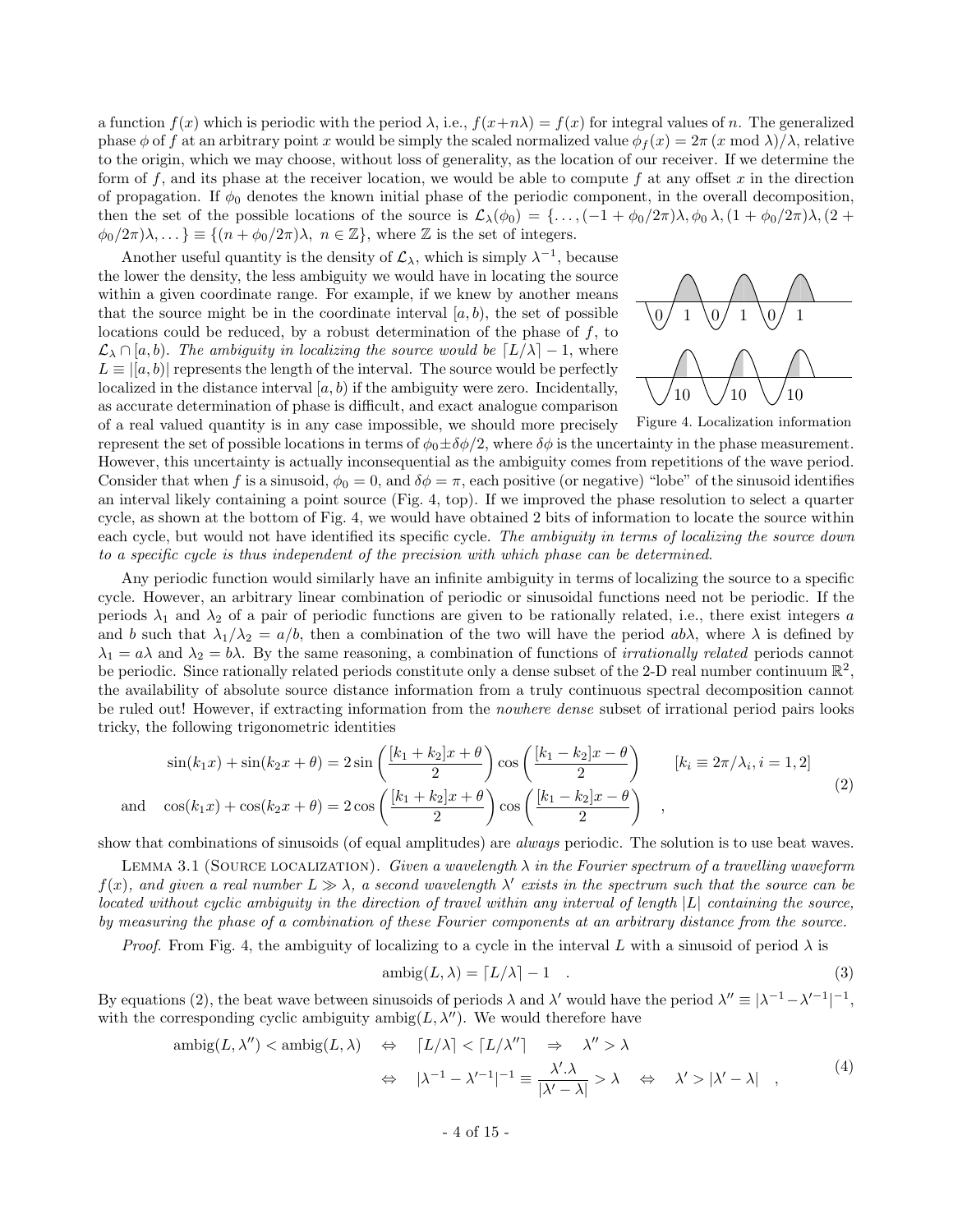i.e., we can reduce this ambiguity by simply choosing  $\lambda'$  close enough to  $\lambda$ , and making sure the  $\lambda'$  component has amplitude close to that of  $\lambda$  so that equations (2) can be applied. By Lemma 2.1, the spectrum of a travelling waveform must be both continuous and infinite. Hence, we can in principle choose  $\lambda'$  arbitrarily close to  $\lambda$ , and be also assured of equal amplitude. Doing so would make ambig $(L, \lambda'')$  arbitrarily small, including zero, since

$$
\mathrm{ambig}(L, \lambda'') < 1 \quad \Leftrightarrow \quad 1 < \left\lceil \frac{L}{\lambda''} \right\rceil \quad \Rightarrow \quad \frac{\lambda'.\lambda}{|\lambda' - \lambda|} \ge L \tag{5}
$$

i.e., close enough to  $\lambda$ , provided  $L < \infty$ . We would also need a way to determine the initial phase value  $\phi_0$  of the beat wave. The continuity of the travelling waveform spectrum permits a reasonable assumption that the initial phases of adjacent sinusoids would be close as well. That is, we may assume the initial phase offset  $\theta \to 0$ in equations (2) as  $\lambda' \to \lambda$ . Then, regardless of what phases the sinusoids started with at the source, their initial phase difference, which gives the initial phase  $\phi_0$  of their beat wave, must be zero. A single measurement of the beat wave phase thus suffices to uniquely determine the source location within  $L$ .  $\square$ 

Lemma 3.1 only establishes the existence of absolute source distance information in a travelling wave spectrum. It is not suitable for practical use, however, as it calls for precise selection of a pair of wavelengths  $\lambda$  and  $\lambda'$  that must be distinct but very close to each other. Rearranging inequality (5), we get

$$
\lambda < \lambda' \le \lambda (1 - \lambda/L)^{-1} \approx \lambda (1 + \lambda/L) \tag{6}
$$

The tightness of this bound is dictated by the useful choices for  $\lambda$  and expected range L. For optical wavelengths  $\lambda \sim 10^{-7}$  m, even a laboratory range of  $L \sim 1$  m imposes a bound of  $\lambda' \leq \lambda(1+10^{-7})$ . This is certainly useless for terrestrial or astronomical distances, as even for  $L = 10$  km, we would need a wavelength resolution of  $10^{-11}$ . This is complementary to the problem of measuring phase to some number of bits of precision in the first place, as more than one bit of precision would be needed if we chose  $\lambda$  comparable to L to simplify the pair selection.

An alternative to Lemma 3.1 comes from the theory of Green's functions, which are solutions of

$$
LG(x,s) = \delta(x-s) \quad , \tag{7}
$$

where L is a linear operator acting on x, and  $\delta(x-s)$ represents the Dirac delta. When this is multiplied on both sides by  $f(s)$  and integrated over s, the result is

$$
\int LG(x, s) f(s) ds = \int \delta(x - s) f(s) ds = f(x) .
$$

0 *distance from source* x  $\omega_3$  $\omega_2$  $\omega_1$  $2\pi x/\lambda \equiv \omega x/c$ dk ′/dt dk/dt ω ′ Figure 5. Spectral phase gradients

As  $\int LG(x, s) f(s) ds \equiv L \int G(x, s) f(s) ds$ , this enables

solution of  $Lu(x) = f(x)$  via  $u(x) = \int G(x, s) f(s) ds$ . In diffraction theory, boundary value problems are solved using  $L = \nabla^2$ , the Laplacian operator, so that  $\nabla^2 G(x, s) = \delta(x, s)$ . A general form of the boundary value problem is given by Green's second identity  $\int_V (\phi \nabla^2 \psi - \psi \nabla^2 \phi) dV = \int_S (\phi \nabla \psi - \psi \nabla \phi) \cdot d\vec{\sigma}$ , where  $\vec{\sigma}$  is everywhere normal to the boundary surface S, and is solved by setting  $\psi = G$ . Trial solutions are applied of the form  $\psi = s^{-1}e^{iks}$ , where s denotes distance from the source to the point of integration (see  $[5,$  Chapter 8.3]). These trial functions are Green's functions corresponding to a point impulse source and embody Fourier decomposition, as  $k \equiv 2\pi/\lambda$ denotes the wave number of sinusoid. The generality of this approach stems from the equivalence of an arbitrary source to a space-time distribution of point impulses, so that the electromagnetic potential distribution and wave propagation become integrals of Green's function solutions over all such source distributions.

An inseparable property of these Green's functions, which hitherto had little significance of its own, is that all of the component sinusoids would have the same starting phase of zero, as the phase factor  $e^{iks}$  in the Green's functions does not include a phase offset. This is more general than the zero starting phase of differential beat waves, and more particularly implies that the phase offsets of the Green's function solutions at a distance  $x$  from the point source would be equal to kx, and hence proportional to frequency, since  $\omega = kc$ . As a result, the slope of the phase spectrum would be proportional to x, as illustrated in Fig. 5, which leads to the next result.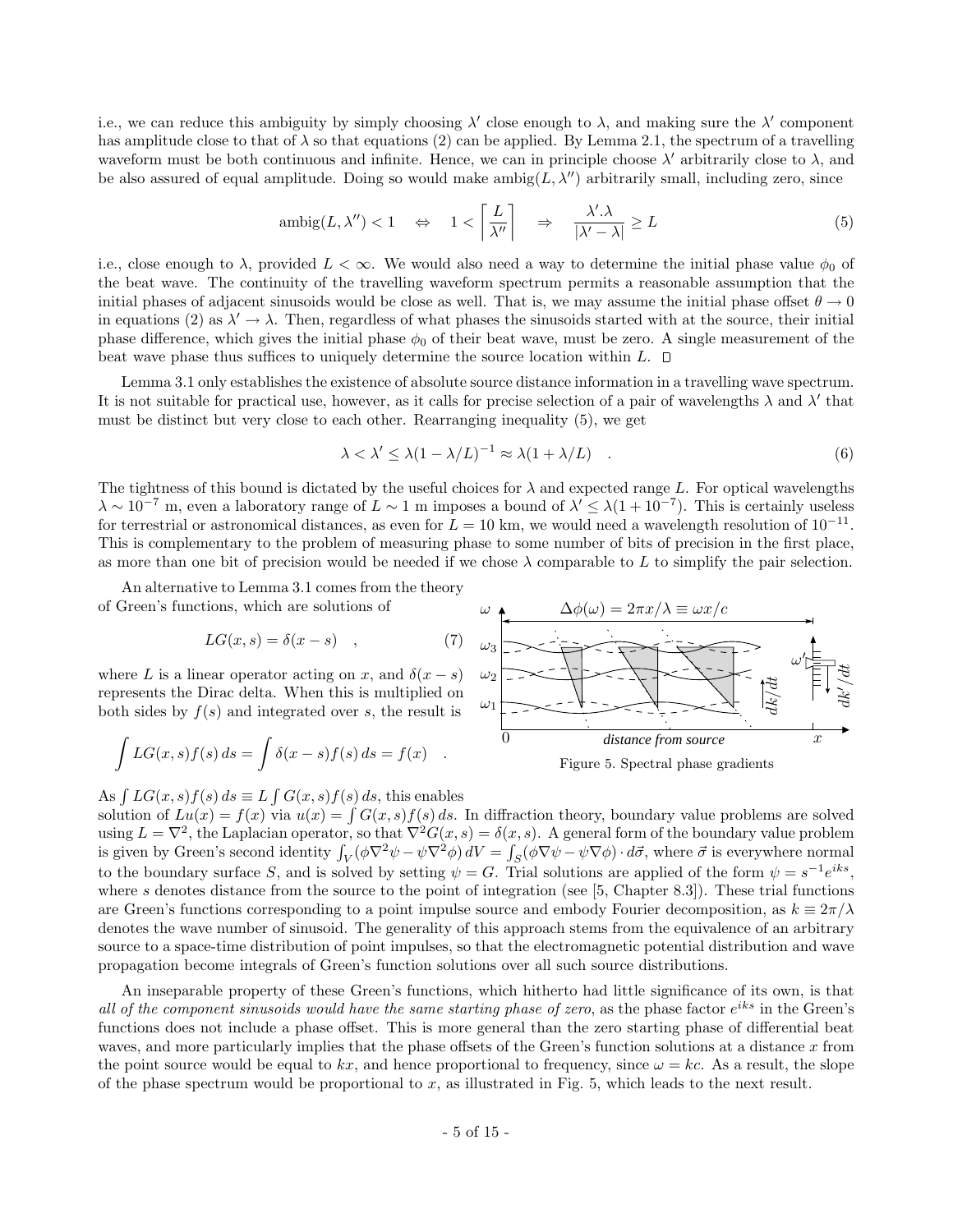Lemma 3.2 (Phase spectral slope). *Given a travelling waveform* f(x)*, the distance to its point of origin is well indicated by the slope of its phase spectrum at large distances from the origin.*

*Proof.* By definition, the Fourier decomposition of f and its inverse are

$$
F(k) = \int_{-\infty}^{\infty} f(x) e^{-ikx} dx \text{ and } f(x) = \frac{1}{2\pi} \int_{-\infty}^{\infty} F(k) e^{ikx} dk .
$$
 (8)

The inverse transform more particularly expresses the travelling waveform as the sum of its spectral components  $F(k) e^{ikx}$ . In signal processing theory, the phase of an arbitrary complex-valued signal  $z(t) \equiv r(t)e^{i\phi(t)}$  is defined as  $\phi(t) = \arg(z(t)) \equiv -i \log(z(t))$  restricted to  $(-\pi, \pi]$ . Hence, the slope of the phase spectrum is the gradient

$$
\frac{\partial \phi}{\partial k} \equiv \frac{\partial}{\partial k} [i^{-1} \log(F e^{ikx})] = i^{-1} \frac{\partial}{\partial k} [\log F + ikx] = x + i^{-1} \frac{\partial \log F}{\partial k} \quad . \tag{9}
$$

The continuity of the spectrum, which is assured only for travelling waves, is necessary for defining the gradient. The derivative last term in equation (9) comprises the starting phase variations, and is therefore constant. As a result, its relative contribution would diminish with distance, i.e.,

$$
\frac{\partial \phi/\partial k}{x} = 1 + \frac{\partial \log F/\partial k}{ix} \longrightarrow 1 \quad \text{as} \quad x \longrightarrow \infty \quad , \tag{10}
$$

since F is independent of x.  $\square$ 

Lemma 3.2 is a more general result as we would not be dependent on measuring a differential beat phase, but measuring the slope still entails accurate measurement and correlation of the phase over at least two frequencies in the received spectrum. Remarkably, we can exploit the phase spectral slope without any phase measurements, so as to efficiently obtain the distances of the sources, or separate their signals, as will be explained in Section 4.

Though novel to most physicists and optical engineers and never successfully exploited before, this roll-off of phase with distance is not totally unfamiliar to signals engineers<sup>\*</sup>. The closest notion in optics is the coherence length, defined as  $L_c = \lambda^2/\eta \Delta\lambda$ , where  $\Delta\lambda$  is the half-power (3 dB) bandwidth around the wavelength of interest  $\lambda$ , and  $\eta$  is the refractive index of the medium. Since even the most stable lasers are limited to coherence lengths of a few metres, the linespreads  $\Delta\lambda$  are known to be nonzero, and would correspond to the spectral continuity of individual wavepackets as illustrated in Fig. 2. In interferometry and holography, the term coherence refers to phase correlation over incremental distances (see [5, Chapter X]). Likewise, Doppler theory involves counting of wavefronts only of individual wavelengths, and is orthogonal to the phase variation across wavelengths considered here. This will become especially clear in the next section.

#### 4. FREQUENCY SHIFTS BY FOURIER SWITCHING

In general, a gradient  $\partial \psi / \partial y$  of a physical property  $\psi$  transforms into a rate of change  $d\psi/dt$ , if its domain is traversed at a steady speed  $dy/dt$ , since  $(\partial \psi/\partial y)(dy/dt) = d\psi/dt$ . This is especially useful in cases where  $d\psi/dt$  is easier to measure than  $\psi$  or  $\partial \psi/\partial y$ .

The phase spectrum slope  $\partial \phi / \partial k$  (equation 9) is difficult to measure, but a rate of change of phase,  $d\phi/dt$ , is generally easy, since a rate of change of phase is either a frequency or a frequency shift. The required domain traversal is a continuous variation of the receiver's frequency or wavelength scale at the rate  $dk/dt$ .



Figure 6. Components of phase

Fig. 6 depicts the various contributions to the instantaneous

phase at the photodetector in an instrument equipped with a diffraction grating and a lens for discriminating frequencies or wavelengths. The total instantaneous detector phase  $\phi''$  includes temporal variation  $\omega t$  starting at the source with a static phase offset  $-\phi^s$ ; path delay from the source to the grating  $-\omega r/c$ ; an additional phase

<sup>∗</sup>Dr. John A. Kosinski, US Army RDECOM CERDEC I2WD, has privately mentioned it as a long held intuition.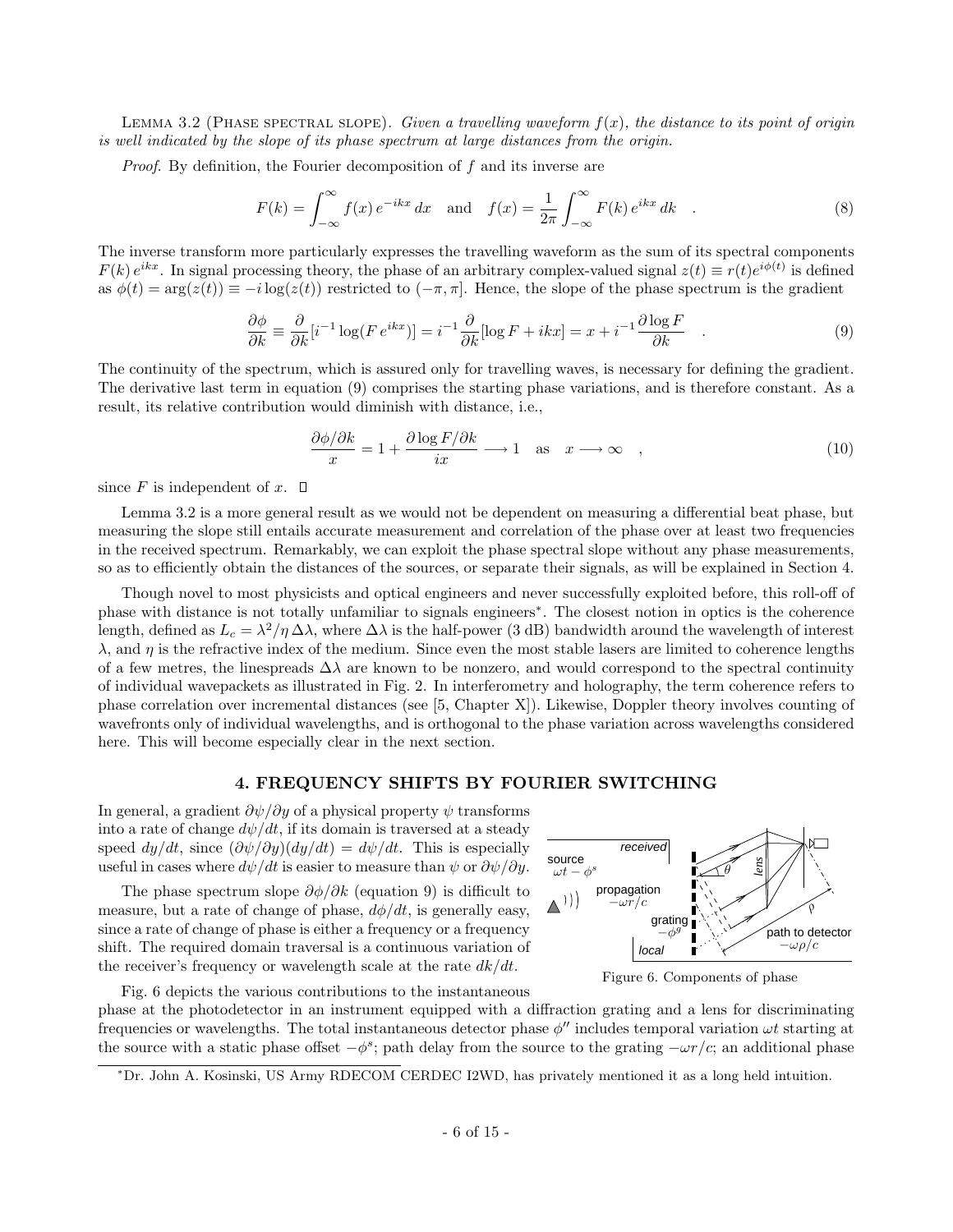change  $-\phi^g$  due to transmission by the grating; and the path delay  $-\omega\rho/c$  from the grating to the detector,  $\rho$ denoting the grating-detector path length. The total instantaneous phase  $\phi''$  at the detector is thus

$$
\phi'' = \omega t - \phi^s - \omega r/c - \phi^g - \omega \rho/c \quad , \tag{11}
$$

so that the frequency actually detected would be

$$
\frac{d\phi''}{dt} = \frac{d}{dt}(\omega t - \phi^s - \omega r/c - \phi^g - \omega \rho/c) = \omega (1 - v/c) \quad , \tag{12}
$$

where  $\omega$  is the angular frequency selected by the diffraction angle  $\theta$ , and  $v \equiv dr/dt$  is the relative velocity from the source. The second term in the final result accounts for the Doppler effect. The static offset  $\phi^s$  at the source, the grating shift  $\phi^g$ , and the instrument path delay term  $\omega \rho/c$  do not have any effect on the detected frequency. The signs were chosen so that the wave phase could be written as  $\phi(r,t) = \omega(t - r/c)$ . This is the ordinary case taken for granted in current spectroscopy, and it would be straightforward to add relativistic corrections.

The frequency scale can be varied in one of two ways to exploit the phase spectrum slope  $\partial \phi / \partial k$ . We could move the detector over the focal plane of the lens, so as to select successive frequencies  $\omega'$  at a rate  $dk'/dt$ , as suggested by the detector scope and scale markings depicted at the right of Fig. 5. Or we could vary the grating intervals so as to cause the frequency  $\omega$  arriving at a fixed diffraction angle  $\theta$  to vary at the rate  $dk/dt$ . In either case, *the detector would be presented a continuous sequence of instantaneous values from a succession of Fourier (sinusoidal) components of the travelling waveform, in place of a single Fourier component*, so that the phase at the detector would be accelerated relative to the static case in equation (12), with the following result.

Theorem 4.1 (Phase acceleration). *To an instrument with frequency scale changing at a normalized rate*  $\beta$ , the spectra of static sources will appear scaled in proportion to the source distances r as  $\omega'' \simeq \omega(1 + \beta r/c)$ *or, equivalently, at scale factors*  $z(r) \equiv \delta \omega / \omega \equiv (\omega'' - \omega) / \omega \simeq +\beta r / c$  *at*  $r \gg \lambda$ *.* 

*Proof*. Assuming, as in Lemma 3.1, that the amplitude varies slowly in the arriving travelling wave spectrum, the variation of phase  $\phi''$  at the detector will be primarily due to the phases of the Fourier components and other phase contributions already noted in equation (11), and not so much from the amplitude differences between the Fourier components. Then, to a first order, the rate of change of phase at the detector would be

$$
\frac{d\phi''}{dt} = \left[\frac{d\phi}{dt} - \frac{d\phi^s}{dt} - \frac{d(\omega r/c)}{dt}\right] - \left[\frac{d\phi^g}{dt} + \frac{d(\omega \rho/c)}{dt}\right]
$$
\n(13)

where the first three terms on the right refer to the rate of change of phase entering the grating, and the remaining two, the rate of change due to the grating itself. We have rewritten  $\omega t$  as  $d\phi/dt$  to allow for the fact that  $\omega$ . representing the instantaneously selected Fourier component, would be itself changing.

We shall represent the instantaneous selection by a single prime, as  $k'$ . The first term on the right in equation (13) then leads to two parts, the intrinsic rate of change due to the original angular frequency  $\omega$ , and a part reflecting the changing wavelengths at the same diffraction angle  $\theta$ , as

$$
\frac{d\phi}{dt} = \frac{\partial\phi}{\partial t} + \frac{\partial\phi}{\partial k'}\frac{dk'}{dt} \equiv \omega + \dot{k}'\frac{\partial\phi}{\partial k'} = \omega \quad , \tag{14}
$$

since diffraction *per se* does not contribute to phase nor, hence, to its rate of change; dispersion by the grating will be accounted for separately below by terms in  $\phi^g$ . The second term on the right in equation (13) expands similarly, except  $\partial \phi^s / \partial t \equiv 0$  as  $\phi^s$  are constants with respect to time. However,  $\dot{k}' \partial \phi^s / \partial k'$  survives because  $\phi^s$ would likely vary across wavelengths, and hence across successive values of k'. Modulation at the source would contribute to variation of  $\phi^s$  across wavelengths, and would be hence contained in this term. For constant wave speed  $c$ , the remaining terms similarly expand to

$$
\frac{d(\omega r/c)}{dt} = \dot{r}\frac{\partial (kr)}{\partial r} + \dot{k}'\frac{\partial (kr)}{\partial k'} = k\dot{r} + \dot{k}'r \quad ,
$$
  

$$
\frac{d\phi^g}{dt} = \frac{\partial \phi^g}{\partial t} + \dot{k}'\frac{\partial \phi^g}{\partial k'} \quad \text{respectively, and}
$$
  

$$
\frac{d(\omega \rho/c)}{dt} = \dot{k}'\frac{\partial (k\rho)}{\partial k'} = \dot{k}'\rho \quad ,
$$
 (15)

- 7 of 15 -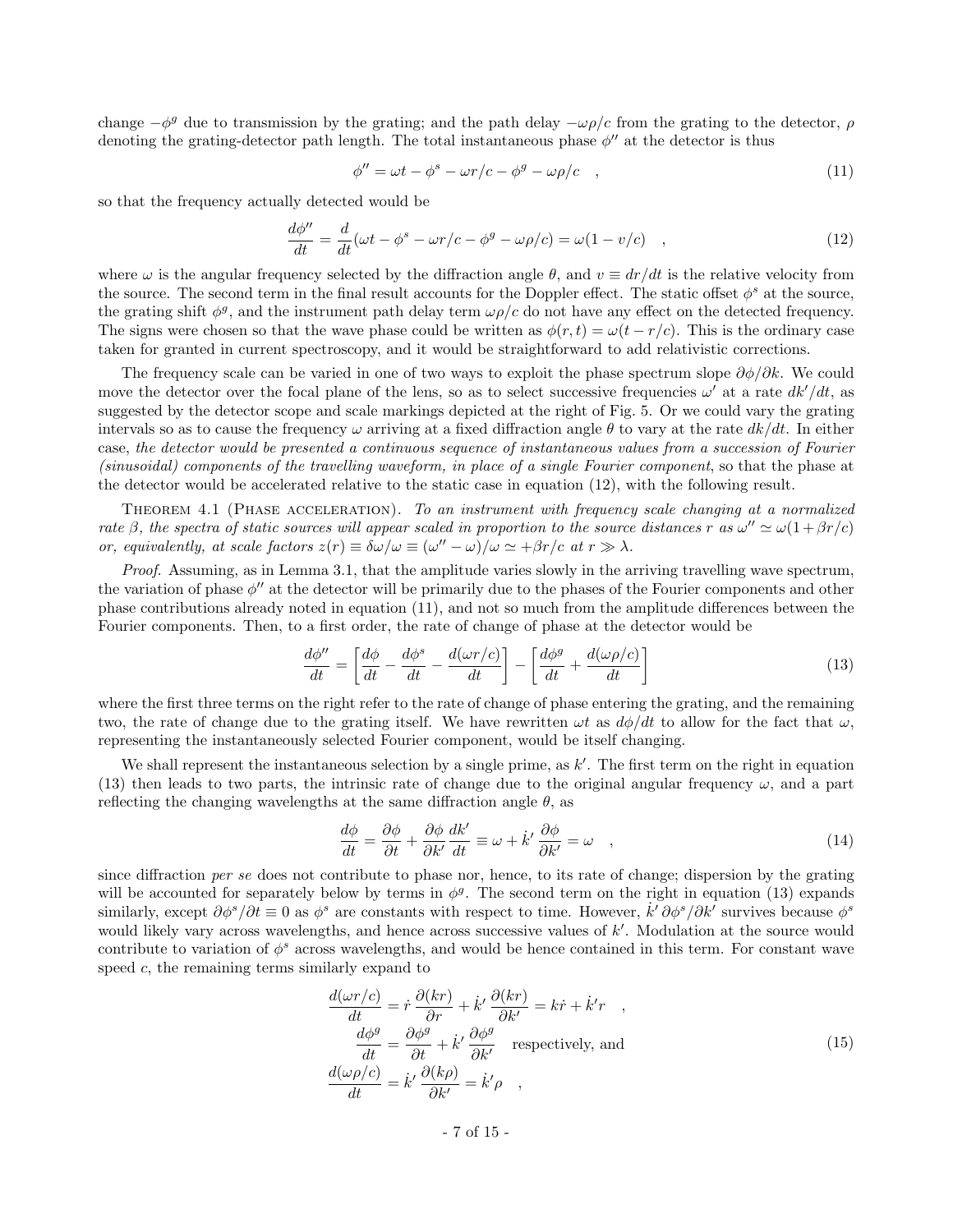noting that  $k \equiv \omega/c$  generally, and  $\dot{\rho} = 0$  for a static lens assembly. Also,  $\partial \phi^g / \partial t$  cannot vanish while the grating is being varied, but as remarked above, we could move the photodetector instead and keep the grating fixed, in which case, we would indeed have  $\partial \phi^g / \partial t = 0$ . In either case, equation (13) leads to

$$
\frac{d\phi''}{dt} \equiv \omega'' = \omega - kr - \dot{k}'(r + \rho + \phi^s_{,k'} + \phi^g_{,k'}) \quad (k = \partial/\partial k') \quad . \tag{16}
$$

Absorbing  $\rho$  into r, replacing r with v, and noting that  $k' \equiv k$  because the output and input wave vectors at the grating would be identical at each instant, we get

$$
\omega'' \equiv \dot{\phi}'' = \omega(1 - v/c + [r + (\phi_{,k}^s + \phi_{,k}^g)]\beta/c) \simeq \omega(1 - v/c + \beta r/c) ,
$$
  
and 
$$
z(r) \equiv \delta\omega/\omega \equiv (\omega'' - \omega)/\omega = -v/c + [r + (\phi_{,k}^s + \phi_{,k}^g)]\beta/c \simeq -v/c + \beta r/c .
$$
 (17)

The asymptotic form generally holds for  $r \gg \lambda$ , since the source phase modulation and grating delay variation would be unlikely to exceed a few wavelengths. To prove that the spectrum would be indeed scaled by the factor  $(1 - v/c + \beta r/c) \equiv \Delta$ , it is convenient to use the bra-ket notation of quantum mechanics. Fourier decomposition in general is governed by the orthogonality condition,  $\langle \omega'' | \omega, r \rangle \equiv \int e^{-i\omega''t} e^{-i(kr-\omega t)} dt = e^{-ikr} \delta(\omega''-\omega)$ . As t literally denotes time *measured by the Fourier analyzer clock*, the orthogonality should allow for a variability in the "ticking" of t, and thus more generally written as  $\langle \omega'' | \omega, r \rangle \equiv \int e^{-i\omega''t} e^{i(d\phi''/dt)(t-r/c)} dt$ . Identifying  $d\phi''/dt$ as the phase at the detector, and applying the asymptotic forms in equations (17), we get

$$
\langle \omega'', \beta | \omega, r \rangle \equiv \int e^{-i\omega''t} e^{i(d\phi''/dt)(t-r/c)} dt = \int e^{-i\omega''t} e^{i\omega(1-v/c+\beta r/c)(t-r/c)} dt
$$
  
= 
$$
e^{-i(k\Delta)r} \delta(\omega'' - \omega\Delta), \quad \Delta \equiv (1 - v/c + \beta r/c) .
$$
 (18)

For an arriving waveform  $|f,r\rangle \equiv f(t-r/c)$ , the notation  $\langle \omega | f \rangle \equiv F(\omega)$  yields  $\langle \omega'' | f,r \rangle \equiv F(\omega'',r) = e^{-ikr} F(\omega'').$ In the presence of phase acceleration,  $\langle \omega'' | f, r \rangle$  changes to

$$
\text{source distance}
$$
\n
$$
\text{source distance}
$$
\n
$$
\text{source distance}
$$
\n
$$
\text{source distance}
$$
\n
$$
\text{source distance}
$$
\n
$$
\text{source distance}
$$
\n
$$
\text{source distance}
$$
\n
$$
\text{source distance}
$$
\n
$$
\text{source distance}
$$
\n
$$
\text{source distance}
$$
\n
$$
\text{source distance}
$$
\n
$$
\text{source distance}
$$
\n
$$
\text{source distance}
$$
\n
$$
\text{source distance}
$$
\n
$$
\text{source distance}
$$
\n
$$
\text{source distance}
$$
\n
$$
\text{source distance}
$$
\n
$$
\text{source distance}
$$
\n
$$
\text{true}
$$
\n
$$
\text{true}
$$
\n
$$
F(\omega/\Delta)
$$
\n
$$
= \int_{\omega} \int_{t} e^{-i\omega''t} dt \, e^{i(d\phi''/dt)(t-r/c)} F(\omega) \, d\omega
$$
\n
$$
= \int_{\omega} e^{-ik''r} \delta(\omega'' - \omega \Delta) F(\omega) \, d\omega = e^{-ik''r} F(\omega''/\Delta) \quad , \tag{19}
$$

Figure 7. Time domain parallax

using equation (18) to reduce the time integral. Equation (19) proves that the scaling would be real, uniform and proportional

to the source distance  $r$ , and therefore also distinct from the changing scale of the instrument. It is straightforward to prove, by applying the superposition principle to the travelling waveforms, that equations (11)-(17) would also hold for a multitude of travelling waveforms  $f_i(x)$  arriving simultaneously from sources at different distances  $r_j$ , and would yield the scale factors  $\Delta_j \simeq (1-v_j/c+\beta r_j/c)$ , for the respective waveforms, for the same common  $\beta$ , so that the spectra would be separated in frequency according to the source distances, as illustrated in Fig. 7.

For instance, for an astronomical source at  $r/c \sim 10 \text{ Gy}^\dagger \equiv 3.156 \times 10^{16} \text{ s}, \beta \approx 3.17 \times 10^{-17} \text{ s}^{-1}$  would suffice for z = 1, i.e., doubling in frequency. This is so small that the total change of the grating intervals  $\zeta(\Delta t) = \int_{\Delta t} \beta d\tau$ would amount to just  $1.13\times10^{-14}$ , or a little over a cycle at visible wavelengths, for observation times of  $\Delta t = 1$  h, and only  $10^{-10}$  hypothetically for a full year. Larger  $\beta$  would be needed in most practical applications, but the shifts  $\beta r/c$  would remain larger than, and distinct from,  $\zeta$  over any individual Fourier integration window.  $\Box$ 

#### 5. DISTANCE MULTIPLEXING, JAMMING IMMUNITY AND PASSIVE RANGING

The principal problem of communication engineering, as remarked in the Introduction, is facilitating independent communication between multiple pairs of locations. In terrestrial communication, these end points generally lie

<sup>&</sup>lt;sup>†</sup>Giga year  $\equiv 10^9$  years. Geological literature also uses Ma and Ga to denote mega- and giga-annum, respectively.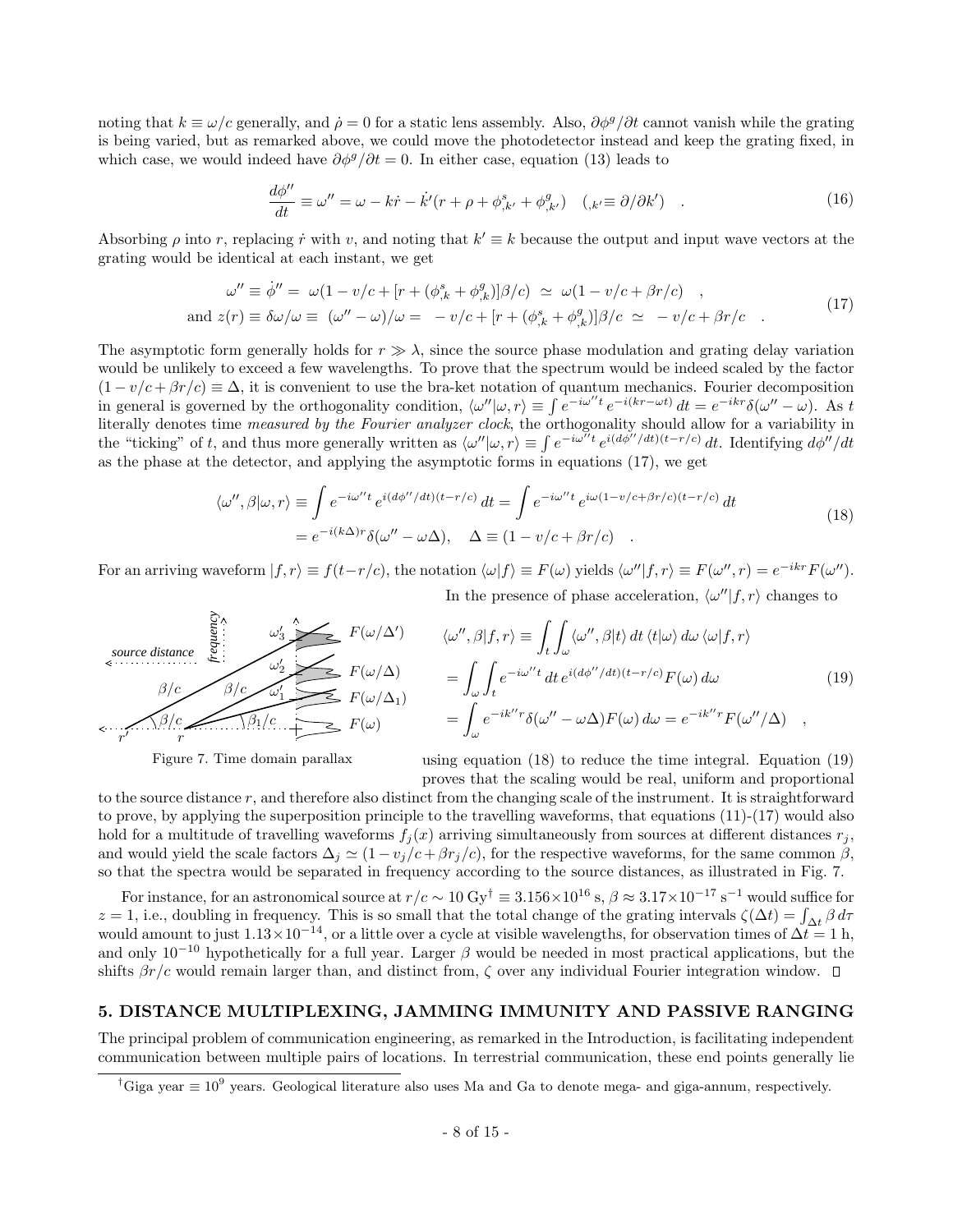in the two-dimensional space of the earth's surface, as illustrated in Fig. 8. The separation in frequency by source distance allows separation of the respective signals using the physics of space instead of modulation or content. For example, in Fig. 7, the same spectrum  $F(\omega)$  could be scaled to  $F(\omega/\Delta_1)$ , where  $\Delta \equiv 1+\beta_1r/c$ , or to  $F(\omega/\Delta)$ ,  $\Delta \equiv 1 + \beta r/c$  if it came from a source at distance r, depending on whether the rate of change was  $\beta$  or  $\beta_1 < \beta$ , assuming the source and the receiver are relatively static. For the same  $\beta$ , the same spectrum would get scaled to  $F(\omega/\Delta')$ , where  $\Delta' \equiv 1 + \beta r'/c$  if it came from another (static) source at distance r'. Then, with a band-pass filter, we may isolate either  $F(\omega/\Delta)$  or  $F(\omega/\Delta')$ , and recover the original signal from the corresponding source by scaling the filtered spectrum back to the original frequency band. A formalism for treating this is given next.

Corollary 5.0.1 (Cascading phase acceleration). *Phase acceleration can be cascaded, and the product operator representing cascading of phase accelerations forms a commutative group for small* β*.*

*Proof.* We may define a *phase acceleration operator*  $H(\beta)$  by setting  $\langle \omega'', \beta | = \langle \omega'' | H(\beta) \rangle$ , so that  $\langle \omega'', \beta | f, r \rangle \equiv$  $\langle \omega''| H(\beta) | f, r \rangle$ . We would then have  $H(0) = 1$ , defining the identity element, since  $\langle \omega''| H(0) | f, r \rangle \equiv \langle \omega''| f, r \rangle \equiv$  $e^{-ikr}F(\omega'')$ , which preserves the received spectrum. The inverse is similarly given by  $H^{-1}(\beta) = H(-\beta)$ . From the definition  $k' \equiv 2\pi/\lambda'$  which relates k' to the instantaneously selected wavelength  $\lambda'$ , we have  $k'^{-1}dk'/dt \equiv$  $(2\pi/\lambda')^{-1}d(2\pi/\lambda')/dt = \lambda'$ . $(-\lambda'^{-2}d\lambda'/dt) = -\lambda'^{-1}d\lambda'/dt$ , i.e., *a negative*  $\beta$  *implies upward scaling of wavelengths instead of frequencies*. In an all-optical system using diffractive elements for both phase acceleration and filtering, we would thus need to use negative  $\beta$  for the time domain parallax and signal separation.

Since the waveform arriving at the detector in Figs. 5 and 6 already presents a scaled wavelength or frequency, it can be subjected to a further phase acceleration using a second grating with continuously changing intervals, to which equations  $(16)$  would be applicable once again. This provides a product operation for the H operators, and the product scale factor corresponding to  $H(\beta_1)H(\beta_2)$  would be  $(1+\beta_1r/c)(1+\beta_2r/c) = (1+[\beta_1+\beta_2]r/c +$  $\beta_1\beta_2 r^2/c^2 \approx 1 + (\beta_1 + \beta_2) r/c$  for  $\beta_1, \beta_2 \ll c/r$ . This yields  $H(a\beta_1)H(b\beta_2) = H(b\beta_2)H(a\beta_1) \approx H(a\beta_1 + b\beta_2)$ , so that the product is commutative and linear for small  $\beta$ , and makes the set of  $H(\beta)$  operators a group.  $\square$ 

The signal selection and separation process would be described by the product operator  $H^{-1}(\beta) \tilde{G}_m H(\beta) G_b$ , where  $G_b$  is the band-pass prefilter admitting the unscaled (unaccelerated) received spectrum  $F(\omega)$  as in Fig. 7;  $H(\beta)$  is the first phase acceleration employed to spread the received prefiltered signal to  $F(\omega/\Delta)$  and  $F(\omega/\Delta')$ ;  $\tilde{G}_m$  is a band-pass "source selection" filter for selecting either  $F(\omega/\Delta)$  or  $F(\omega/\Delta')$ ; and  $H^{-1}(\beta) \equiv H(-\beta)$  is the "phase deceleration" for returning the selected scaled spectrum back to its original frequency band.

Similar notions of *space division multiple access* (SDMA) and of *space division multiplexing* (SDM) characterize multibeam antennas on satellites and in orthogonal frequency division multiplexing (OFDM). These existing notions do not include multiplexing by distance, however. The connotation of "division" in these terms is also at slight variance from the traditional notions of time, frequency or code division multiplexing or multiple access, in which the channel capacity itself becomes divided, whereas the distance division capability, like the division of the solid angle in satellite SDMA, *multiplies* the overall channel capacity, as the full bandwidth can be reused by each source. The multiplication factor is quantified as follows.



Figure 8. Multiplexing by distance

Corollary 5.0.2 (Distance multiplexing). *Any receiver using phase acceleration can resolve indefinitely many band-limited transmissions at increments asymptotically proportional to the distance.*

*Proof.* Assuming a centre frequency  $f_c$  and nominal signal bandwidth 2W including guard bands, a pair of sources at distances r and  $r' > r$  (Fig. 7) would be just resolved when the higher end frequency  $f_c + W$  from the source at r scales to just below the lower end frequency  $f_c - W$  from the source at r', i.e.,  $(f_c + W)(1 + \beta r/c) =$  $(f_c - W)(1 + \beta r'/c)$ . Rearranging and substituting  $r_n$  for r and  $r_{n+1}$  for r', yields the infinite recursion

$$
\beta r_{n+1}/c = \gamma + (1+\gamma)\beta r_n/c \quad , \text{ where } \gamma \equiv 2W/(f_c - W) \text{ and } n = 1, 2, ...;
$$
  
whence  $\delta r_n \equiv r_{n+1} - r_n = \gamma (r_n + c/\beta)$ , so that  $\frac{\delta r}{r} \simeq \gamma \simeq \frac{2W}{f_c} \quad \text{for } f_c \gg W$  (20)

The result is a distance resolution of  $\pm \delta r$  proportional to r, similar to parallax.  $\Box$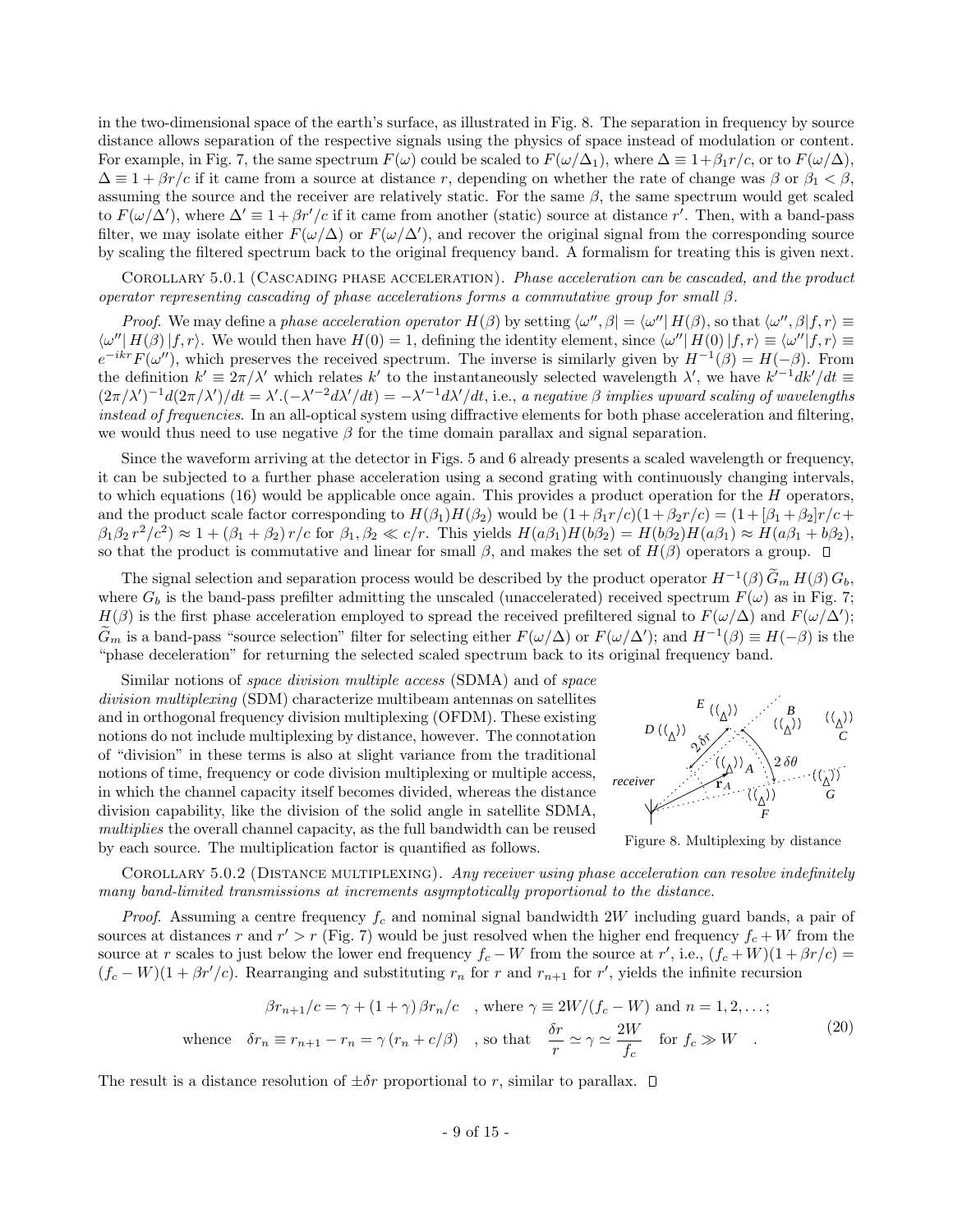If combined with a directional antenna for azimuth and elevation resolutions of  $\pm \delta \theta$  and  $\pm \delta \psi$ , respectively, this would enable the receiver to selectively listen to a transmitter at any desired coordinates  $(r, \theta, \psi)$  relative to the receiver, regardless of all other transmissions on the same frequencies, friendly or otherwise, as follows.

Corollary 5.0.3 (Noise and jamming immunity). *Interference or noise originating at sufficient distance from a source of a band-limited signal can be suppressed independently of signal content, using phase acceleration.*

*Proof*. Rejection of out-of-band received interference and noise depends on the performance of the prefilter  $G_b$ . Rejection of in-band interference and noise from noncolocated sources depends mainly on the selection filter  $\widetilde{G}_m$ . We would also expect noise and distortion due to nonuniformity and thermal or mechanical fluctuations in the diffraction grating or other means used for the phase acceleration operations H and  $H^{-1}$ . Fluctuations in  $\beta$ would introduce interference as they would cause the signals from neighbouring sources to overlap. The broad result holds for interference and noise sources outside the selected distance interval  $r \pm \delta r$ .  $\Box$ 

Lastly, the shift  $\beta r/c$  itself is a linear instant measure of source distance, available without round-trip timing or phase correlation with another illuminating source, as required in both active and passive radars today. For visual indication, it would suffice to apply a notch prefilter to the received spectrum, and to display a precomputed distance scale alongside the frequency (or wavelength) axis with no signal correlation at all.

## 6. WAVELENGTH TRANSFORMATION AND SYNTHESIS

As  $\beta$  is a rate of change of receiver frequency scale and both  $\beta$  and the range of variation are limited only by the state of technology, phase acceleration enables continuous wavelength scaling over any range by any factor, well beyond the capability of bandgap and nonlinear materials. The scaling could be additionally used for accurately synthesizing radiation of any wavelength with desired polarization, coherence or modulation, by applying it to an available source already capable of providing the latter properties. As both  $\beta$  and the source distance r would be usable for fine control, accuracy and continuous tunability of the output wavelength are assured.

An inherent limitation lies in the fact that phase acceleration expands or contracts successive segments of the input waveform. If the wavelength is contracted, the output would contain gaps between sweeps of the frequency scale variation; if expanded, portions of the source waveform would be correspondingly skipped.

## 7. REALIZABILITY AND PARTIAL VERIFICATION

For device and terrestrial communication applications, we require  $z = O(1)$  at distance scales of under 1 m to about  $10^4$  m, which calls for normalized rates of change



Figure 9. Computed shifts for emerging fast FBGs

 $\beta \equiv z c/r \sim 10^8$  to  $10^4$  s<sup>-1</sup>. Even for  $z \sim 10^{-6}$  at  $r \approx 1$  m, we would need  $\beta \sim 300$  s<sup>-1</sup>. This may still seem large, but the continuous variation is only needed in repetitive sweeps that can be as short as  $1 \mu s$ . The total variation would be  $\zeta(1 \text{ }\mu\text{s}) = \exp(300 \text{ s}^{-1} \times 1 \text{ }\mu\text{s}) - 1 \approx 0.0003$ . This is in the range of piezoelectric or magnetostrictive elements, on which a reflective plastic grating could perhaps be bonded, but the speed would be in milliseconds.



Figure 10. Distortion from variable sampling

Current fast-tunable fibre Bragg gratings (FBGs) that use mechanical stress are rated at switching speeds of only a few nm in wavelength per ms at around 1.5 µm, for which  $|\beta| \sim$ (1.5 µm)−<sup>1</sup> × 1 nm ms−<sup>1</sup> ≈ 0.7 s−<sup>1</sup> . At these rates, a barely observable shift of  $z = 10^{-6}$  would need  $r \equiv cz/\beta \approx 500$  km, which makes the sun the nearest available test source! This would also explain why phase acceleration and the associated shifts remain unnoticed.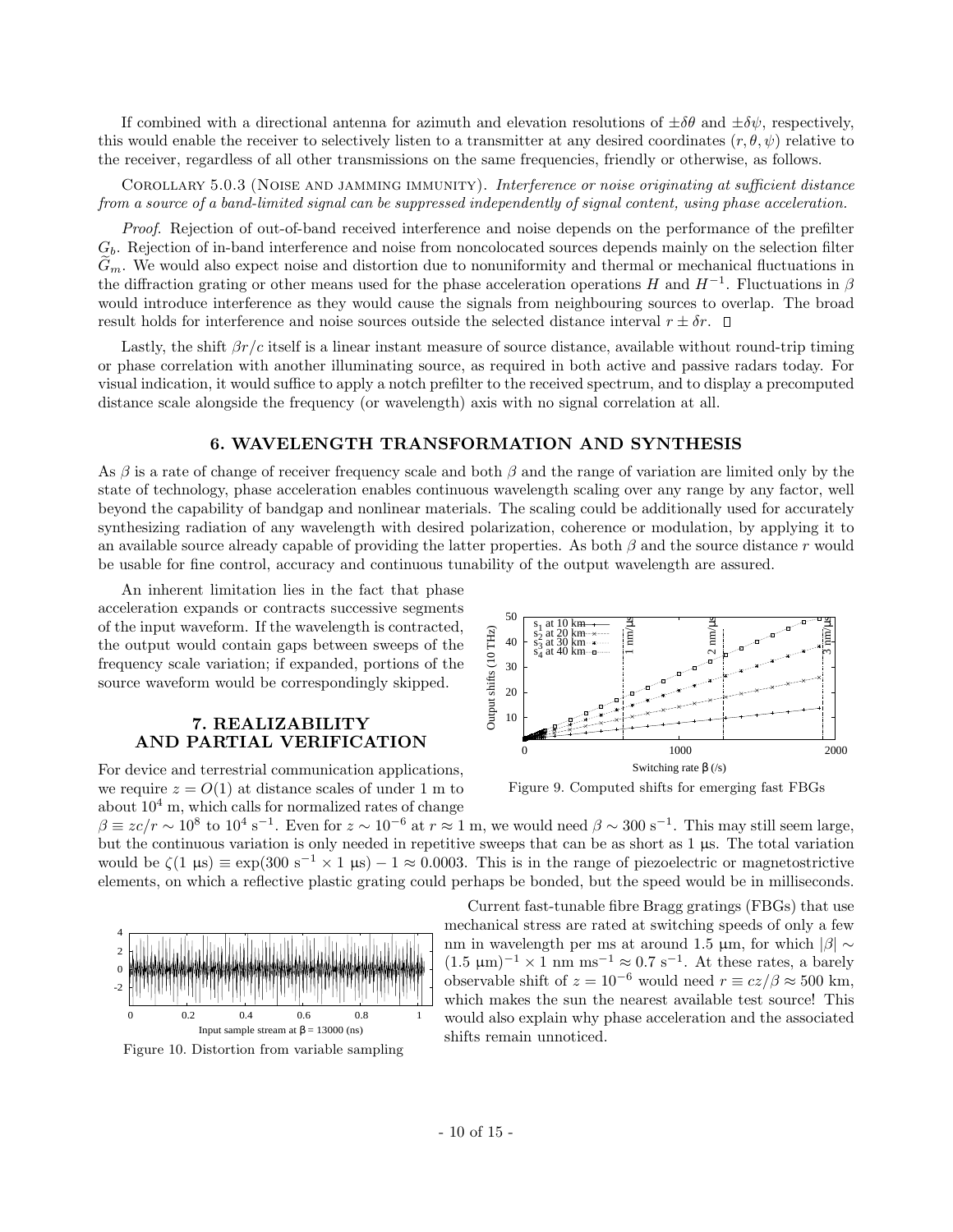Only the next generation devices, expected to attain Fourier switching speeds in the order of nm wavelength in  $\mu$ s or ns<sup>‡</sup>, would be able to produce measurable z within a laboratory.

Fig. 9 illustrates spectral scaling and signal separation over 10 km fibre spools between four 1.54  $\mu$ m (≡ 130 THz) sources, assuming a core index of  $\eta \approx 1.47$ , simulated in an equivalent digital signal processing (DSP) realization of phase acceleration using variable sampling [6, 7]. A Java applet developed for this test incorporates both deterministic and statistical simulations of linespreads in accordance with Lemma 2.1. The sampling rate variation  $\beta$  is independent of the source distances, which are input only to the path phase computation, yet the unmodified open source Java FFT applied to the sample stream reveals the shifts, as a partial test of the theory. The time domain signal is distorted by the sampling rate variation, but is still periodic, as shown in Fig. 10.

#### 8. BROADER IMPLICATIONS

The principle of radiation quantization and, more particularly, Planck's quantization rule  $E = \hbar \omega$  have made it too easy to view electromagnetic radiation as comprising monochromatic quanta. This corpuscular perception should be probably blamed for the inadequate treatment of diffraction in both particle physics and astrophysics, to be pointed out below. Although the second quantization formalism is in fact based on standing wave modes, it is commonly overlooked that travelling quanta cannot be monochromatic, and therefore cannot be Planckian! Conversely, Planck quanta are necessarily merely detector state transitions, under no fundamental obligation to exactly correspond to source state transitions responsible for the radiation. The Fourier integration involved in any form of spectroscopy or frequency or wavelength selection is an inherently classical *macroscopic* process, and also under no obligation to preserve the original quanta. Although multi-quanta interactions are well known, the possibility of *reconstituting* photons by recombining multiple original Fourier components is new, and introduces a more general notion of coherent integral transformations of light. More significant implications of the present theoretic result concern astrophysics, as follows.

Principle 1 (Hubble uncertainty). *Real spectrometers are subject to a fundamental uncertainty affecting* distant spectra, given by  $\Delta\beta\Delta T_E \approx 1$ , where  $\Delta T_E$  is the time constant of component variations and  $\Delta\beta \equiv \beta$  is *the resulting scale uncertainty affecting remote spectra according to equations (17). Since creep cannot be totally eliminated, taking*  $t_{\odot} \equiv 4.9 \text{ Gy} = 1.55 \times 10^{17} \text{ s}$ , the age of the sun, as a conservative upper bound on the rigidity *of our instruments, i.e.,*  $\Delta T_E \le t_{\odot}$ , yields a scale uncertainty of  $\Delta \beta \ge t_{\odot}^{-1} = 200 \text{ km s}^{-1} \text{ Mpc}^{-1} \approx 2.7 H_0$ , the *Hubble constant.*

*Rationale.* Creep is usually associated with high temperatures and stresses, but solid state physics provides no fundamental constraint prohibiting dislocations even at arbitrary low stresses. The residual creep rate would be governed by the dislocation probability  $p_d \equiv e^{-W_d/k_B T}$ , where  $k_B$  is the Boltzmann constant, T is the operating temperature and  $W_d$  is the dislocation energy barrier typically about 1-2 eV, hence  $p_d \approx 10^{-11} \dots 10^{-21} \text{ s}^{-1}$ . We should expect residual creep, under the compression of earth's own gravity (due to the gradient  $\nabla$ g) and aided by the kneading effect of tides, to cause extremely slow continual shrinkage in instrument dimensions, hence a negative  $\beta$ , consistent with redshifts, of within a few orders of  $p_d$ . The Hubble redshifts are in fact of this order, since  $H_0 \approx 73 \text{ km s}^{-1} \text{ Mpc}^{-1} = 2.4 \times 10^{-18} \text{ s}^{-1}$ . ◇

Two further results reinforce this implication. First, again from equations (17), we may equate  $v = \beta r/c$  to obtain the equivalent apparent velocity of remote sources. With  $\beta \sim H_0$ , this would have the same form as the cosmological expansion. Since the motion would be apparent and not real, however, it would be perfectly linear, so that in the associated acceleration  $\dot{v} = \beta \dot{r}/c + r\dot{\beta}/c = \beta^2 r/c + r\dot{\beta}/c$ , we should set  $\dot{\beta} = 0$  identically, since the acceleration refers to the optical path time (history) of the received light, and not the instantaneous variation at the instrument. In terms of relativistic cosmology, this acceleration component of the uncorrected shifts would be characterized by the deceleration coefficient  $q \equiv (-1 + \dot{\beta}/\beta^2) = -1$ . The observed cosmological acceleration in fact corresponds to  $-1 \pm 0.4$  [8]. The next result is also unmatched by alternative cosmology theories.

Theorem 8.1 (Spectrometer and Doppler time dilations). *Both spectrometric scale drift and Doppler shifts imply a commensurate, apparent time dilation in the received light.*

<sup>‡</sup>See, for example, the Sabeus and Optonet abstracts at http://www.dodsbir.net/selections/sttr1 05.htm.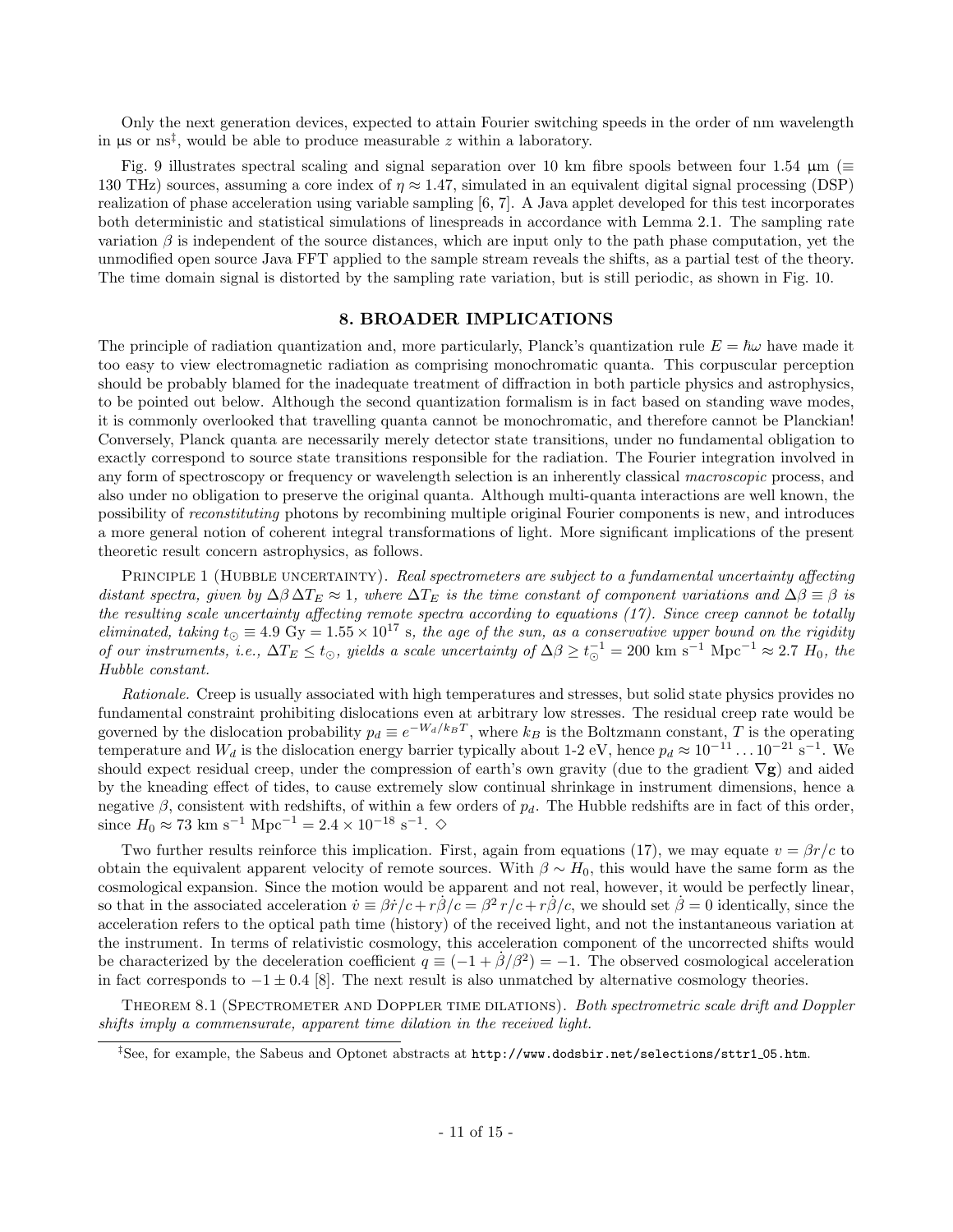*Proof.* From equation (19), writing  $\tau$  for receiver time and requiring  $\langle \tau, -\beta | \omega'', \beta \rangle \equiv e^{i\omega''\tau}$  leads to

$$
\langle \tau, -\beta | f, r \rangle \equiv \int_{\omega''} \langle \tau, -\beta | \omega'', \beta \rangle d\omega'' \cdot e^{-ik''r} F(\omega''/\Delta) = \int_{\omega''} e^{i\omega''\tau} d\omega'' \cdot e^{-ik''r} F(\omega''/\Delta)
$$
\n[substituting  $\omega' = \omega''/\Delta$ ]

\n
$$
= \int_{\omega'} e^{i\omega'\tau\Delta} e^{-i\omega'r\Delta/c} F(\omega') d\omega' \Delta \equiv \Delta . f([\tau - r/c]\Delta) .
$$
\n(21)

This matches the cosmological time dilation, which is remarkable because time dilation has been hitherto regarded as an exclusive consequence of relativity, so much so as to attribute the Doppler time dilation also to gravity [9].

All that equation (21) represents is that a uniform scaling of frequencies means a reciprocal scaling of time. As the Doppler effect uniform scales the whole spectrum, repetition frequencies of pulses from a moving source would scale by the same amount. Time dilation looks exotic only because scattering and other matter interactions like the Wolf effect [10], do not uniformly act on the whole frequency axis, and in part because it is not significant in terrestrial applications. The next result concerns the related effect on luminosity.  $\Box$ 

PRINCIPLE 2 (TOLMAN'S BRIGHTNESS LAW). *The apparent brightness of distant sources should diminish as*  $\Delta^4 \equiv (1 + \beta r/c)^4 \equiv (1 + z)^4$  *with distance* r *due to*  $\beta < 0$  *from any systematic scale drift in our instruments.* 

*Rationale.* Tired light theory was proposed by Zwicky [11] as a possible alternative to actual expansion almost immediately following Hubble's law [12]. Tolman proposed testing the reality of expansion by verifying whether the brightness of distant sources decreased, after removing the effects of dust extinction and peculiar velocities, with the redshifts as  $(1+z)^4$  where one factor of  $(1+z)$  would be due to the photon energy reduction due to the redshift, a second  $(1 + z)$  factor accounts for the decrease in the photon flux rate due to the expanding distance, and the remaining  $(1+z)^2$  accounts for larger apparent area at the time of emission (aberration), since in tired light theory, the brightness should decrease only due to redshift, as  $(1 + z)$ , as the distance expansion and area aberration factors would be absent [1, 13]. Actual tests yield exponents of 2.6 or 3.4 depending on the frequency band [14, 15, 16, 17], and the difference from the expected exponent 4 matches the brightness variation predicted in stellar evolution (cf. [18]).

The shifts due to phase acceleration would be also equivalent to the Doppler effect of apparent radial motion, corresponding to  $v/c \equiv -\beta r/c$  or  $v = -\beta r$  in equations (17), after eliminating peculiar motions. The aberration factor of  $\Delta^2 \equiv (1+z)^2$  holds identically because when we interpret the shifts as Doppler, our resulting source models would be based on the Doppler-corrected past distances, just as assumed in Tolman's proposal, so that the observed brightnesses would have to be similarly corrected for smaller starting areas for consistent physics. Time dilation between photons would seem to be given by the second  $\Delta$  in equation (21), and it could be argued that the detector state transitions representing the detected photons would be of lower energies as well. However, we can no longer assume identity or even a 1:1 correspondence between the source emitted wavepackets and the detected photons since equation (19) signifies a *reconstitution* of photon energies. All of the preceding theory is inherently *classical*. The remaining  $\Delta^2$  factor emerges *classically* from equation (21), as the power flux is given by  $\int |\langle \tau, -\beta | f, r \rangle|^2 d\tau \equiv \Delta^2 \int |f(|\tau - r/c] \Delta)|^2 d\tau$ .  $\diamond$ 

Though Principles 1 and 2 primarily illustrate the physics of phase acceleration and the associated frequency shifts, specifically, the amplification of creep and the redistribution of power flow, the implied challenge to current cosmology theory is unfortunately real. The elementary conjugacy of time dilation to change of frequency scale, exposed in equation (21), is also not the only omission in current mainstream cosmology.

There has been no path-integral treatment of diffraction for intra-galactic and cosmological space, as required for a volumetric distribution of absorbing bodies, which yields a propagation law of the form  $I(r) \propto r^{-2} e^{-\sigma r}$ , similar to that for the ordinary attenuation of sound. All of the diffractive considerations in both astronomy and particle physics have been limited to Fresnel-Fraunhofer approximations (cf. [19, pp.149-153], [20, pp.148-149]), which are inadequate for describing successive diffractions of wavefronts that would lead to inaccessible trapped states of energy, resembling neutrinos and contributing to both the radiation background and dark matter, as the  $r^{-1}e^{-\sigma r}$  amplitude profile is a Klein-Gordon eigenfunction for particles of effective mass  $\hbar\sigma/c$ . Diffractive (and gravitational)  $\sigma$  of just 0.05 dB Mpc<sup>-1</sup>  $\equiv 10^{-24}$  dB m<sup>-1</sup> is all it takes to yield the same cutoff of the visible universe as the redshifts (cf. [21, 22]) and diffractive loss of metallic lines due to *off-ray* proximal matter is also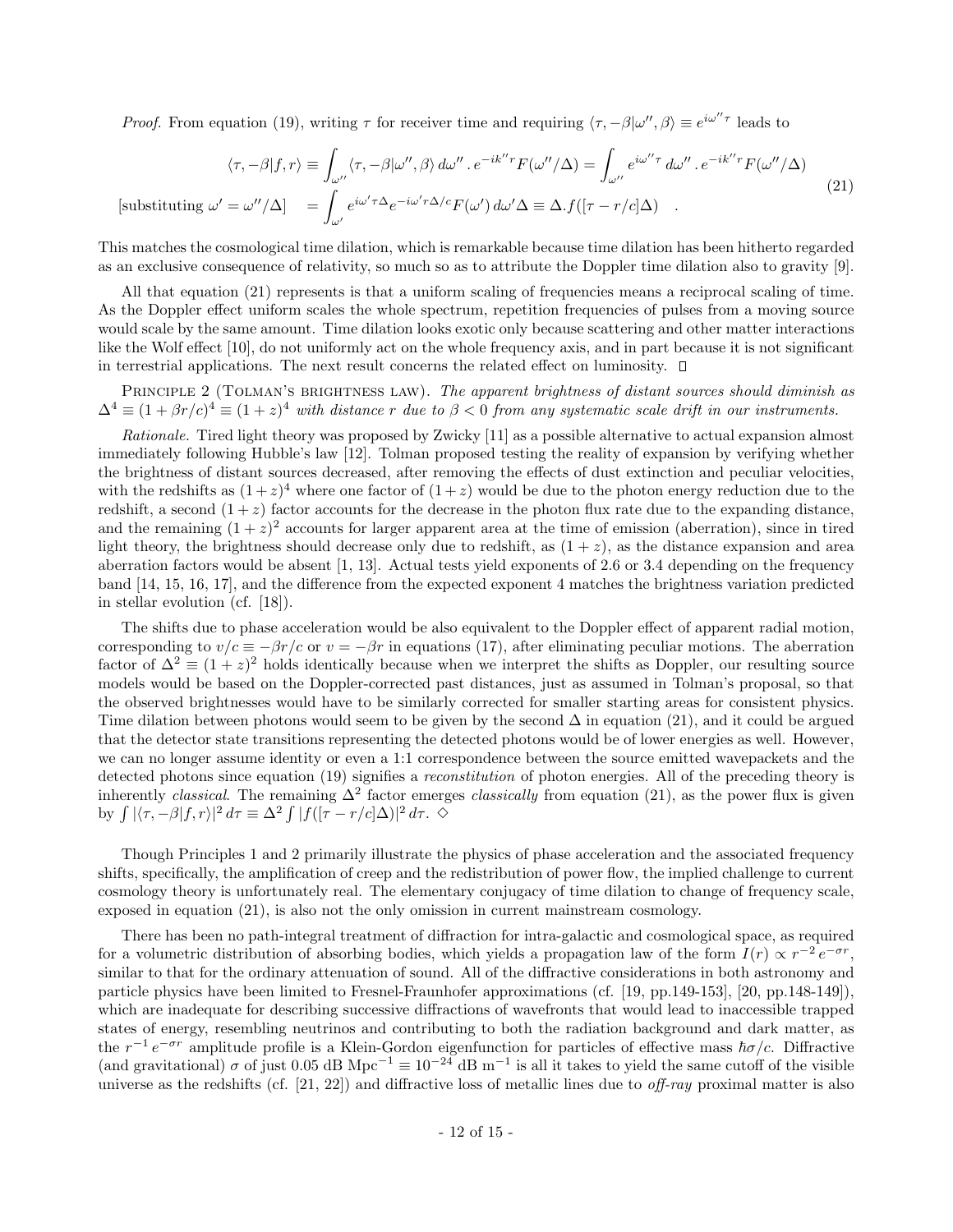unaccounted for in the treatment of primitive galaxies (cf. [23, 24]). The third key piece of the standard model, primordial nucleosynthesis, again represents a predisposed model view, since the observed nuclear abundances, such as of helium [25] or lithium [26], which are inconsistent with galactic production in the finitely old universe of current cosmology and call for a homogeneous large scale cooling, would be equally and more simply explained by accumulation in an infinitely old universe *without* requiring large scale cooling or inflation theory.

Closer to home, the measured lunar recession of  $3.82 \pm 0.07$  cm y<sup>-1</sup> [27] exceeds a naïve linear Hubble's law expansion on short scale<sup>§</sup>, again consistent the uniform apparent expansion of all measured distances that would be expected for a systematic instrument cause like creep. More importantly, a correction for the dilation of past time would be required in *all* measurements. Even NASA's consideration of atomic clock drifts in the context of the Pioneer anomaly has been limited to verification of the Allan variances [35 §V-C], which are essentially autocorrelations computed by local circuits that would be similarly subject to creep. The time dilation correction would increase the sun's age to over 7 Gy and that of the universe, to *infinity*, consistent with the above inference for nuclear abundances, and more conservative than the standard model.

#### Conclusion

I have shown that a drift of scale in frequency or wavelength selection will cause phase acceleration in proportion to the slope of the phase spectrum of the received radiation, and result in scaling of subsequently detected spectra in proportion to the source distance of the radiation. The acceleration must occur because the waveform arriving at the subsequent detector comprises instantaneous values of the radiation from different successive sinusoids present in the Fourier decomposition of the original waveform. The spectral scaling must occur since the detector can only integrate the waveform actually presented to it by the preceding selection. The phase spectral slope to support the phase acceleration requires continuity of the received spectrum, which is in turn guaranteed by the finite beginning and end implicit for any wavepacket transporting information or energy. Proportionality to the source distances is assured by the total path delay from the source, proportionality of the phase represented by the fixed path delay in an individual sinusoid to its frequency, and the dominance of this path phase contribution at large distances over any initial phase differences between the sinusoids. All of the mathematical premises are basic and independent of relativity or quantum theory, and the mathematical consistency of the prediction has been verified by digital simulation of linespreads with the path delay using variable sampling to simulate receiver clock drift equivalent to a drift of its frequency or wavelength selection.

This prediction is as yet theoretic, like Doppler's in 1842 [36]. The adequacy of real linespreads, for example of continuous wave lasers and of radio waves, for the envisaged terrestrial and noncosmological applications is yet to be established. A simulation available online¶ shows that optical devices may soon reach the continuous tuning speeds necessary for a visual laboratory test of the theory, and also that radio frequency tests and applications should at most require modified RF processing and would be well in reach of existing technology. The implications for astronomical spectroscopy and cosmology (Section 8) concern subcycle drifts of scale even over lengthy photon integrations, and should therefore hold regardless of immediate success or failure in terrestrial validation.

#### Acknowledgements

I sincerely thank Bruce Elmegreen for years of patient listening and guidance in astrophysics, John Kosinski for persistent encouragement, and the SPIE session chair, Katherine Creath, for crucial help in making this readable.

¶As a Java applet at http://www.inspiredresearch.com. This was used for the test results presented in Section 7.

<sup>&</sup>lt;sup>§</sup>With  $H_0 = 73 \text{ km s}^{-1} \text{ Mpc}^{-1}$ , the linear Hubble's law gives  $H_0 \times 384, 400 \text{ km} = 2.87 \text{ cm y}^{-1}$ . This is relativistically naïve, because the relativistic model anticipates no expansion on short scales [28, p719], and the gravitational deceleration originally expected should have reduced the expansion to virtually vanish even at 1 AU [29], but is correct for the present theory in which the recessions are merely apparent. The excess fits a known mismatch factor of 5 with laboratory frictional coefficients [30], currently attributed to previously missing model detail [31, 32]. Since tidal dissipation concerns energy, the corrected apparent recession would be  $3.82 \times \sqrt{5}/(1+\sqrt{5}) \approx 2.64$ , leaving a margin of 1.18 cm y<sup>-1</sup>, for the real recession, closer to historical recession rates indicated by paleontological data that would not have been affected by phase acceleration, of about 1.27 cm  $y^{-1}$  from  $-2.5$  Gy to  $-650$  My [33, 34]. This mismatch too is currently attributed to the lack of small seas in the past. Correcting for time dilation due to present clock drift brings the values even closer in line.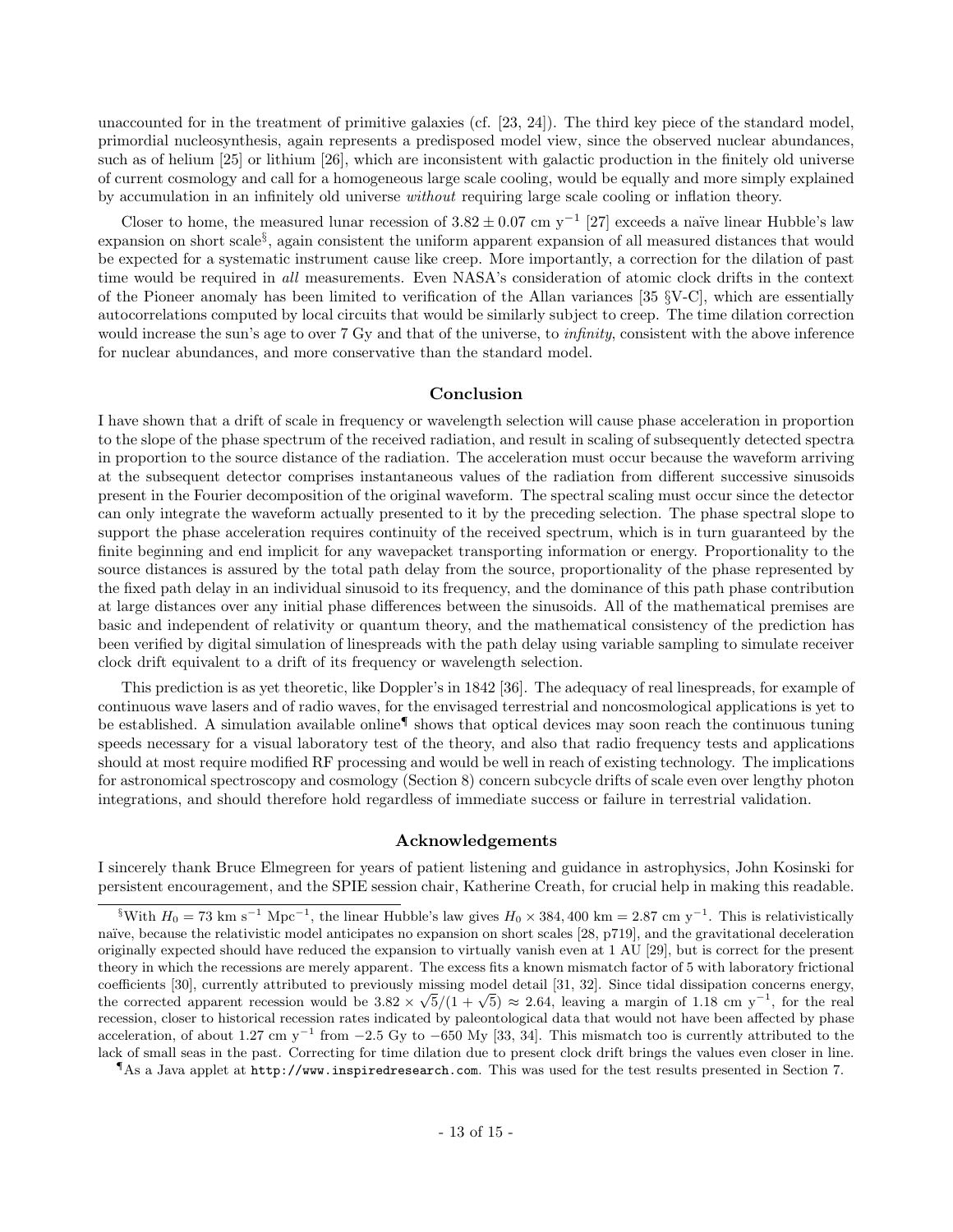#### References

- [1] R C Tolman. *Proc NAS*, 16:511, 1930.
- [2] E Hubble and R Tolman. Two Methods of Investigating the Nature of the Nebular Red-Shift. *ApJ*, 82:302–337, 1935.
- [3] V Guruprasad and A K Bhattacharyya. Radar imaging by Fourier inversion. In *Proc of Union Radio Science Internationale*, 1986.
- [4] C E Shannon. A Mathematical Theory of Communication. *Bell Sys Tech J*, 27:379–423 and 623–656, 1948.
- [5] M Born and E Wolf. *Principles of optics: electromagnetic theory of propagation, interference and diffraction of light*. Cambridge University Press, seventh (expanded) edition, 2002.
- [6] V Guruprasad. Source distance information and frequency shifts by chirp decomposition. In *APS March 2006 Meeting*, March 2006. R9.00015.
- [7] V Guruprasad. Relaxed bandwidth sharing with Space Division Multiplexing. In *IEEE Wireless Comm. and Networking Conference*, March 2005.
- [8] A G Riess et al. Observational Evidence from Supernovae for an Accelerating Universe and a Cosmological Constant. *Astro J*, 116(3):1009–1038, 1998.
- [9] V J Bol´os. Lightlike simultaneity, comoving observers and distances in general relativity. *Jour. of Geometry and Physics*, 56:813–829, 2006. gr-qc/0501085.
- [10] E Wolf. Non-cosmological redshifts of spectral lines. *Nature*, 326:363–365, 1987.
- [11] F Zwicky. On the redshift of spectral lines through interstellar space. *Proc NAS*, 15:773–779, 1929.
- [12] E Hubble. A Relation Between Distance and Radial Velocity among Extra-Galactic Nebulae. *Proc NAS*, 15:168–173, 1929.
- [13] R C Tolman. *Relativity, Thermodynamics, and Cosmology*. Oxford Univ Press, 1934.
- [14] A Sandage and L M Lubin. The Tolman Surface Brightness Test for the Reality of the Expansion. I. Calibration of the Necessary Local Parameters. *Astro J*, 121:2271–88, 2001. astro-ph/0102213.
- [15] L M Lubin and A Sandage. The Tolman Surface Brightness Test for the Reality of the Expansion. II. The Effect of the Point-Spread Function and Galaxy Ellipticity on the Derived Photometric Parameters. *Astro J*, 121:2289–300, 2001.
- [16] L M Lubin and A Sandage. The Tolman Surface Brightness Test for the Reality of the Expansion. III. Hubble Space Telescope Profile and Surface Brightness Data for Early-Type Galaxies in Three High-Redshift Clusters. *Astro J*, 122:1071–83, 2001.
- [17] L M Lubin and A Sandage. The Tolman Surface Brightness Test for the Reality of the Expansion. IV. A Measurement of the Tolman Signal and the Luminosity Evolution of Early-Type Galaxies. *Astro J*, 122:1084–1103, 2001.
- [18] A G Bruzual and S Charlot. *ApJ*, (405):538, 1993.
- [19] L Spitzer Jr. *Physical Processes in the Interstellar Medium*. John Wiley, 1978.
- [20] S Weinberg. *The Quantum Theory of Fields*. Cambridge, 1995.
- [21] P S Wesson, K Valle, and R Stabell. The extragalactic background light and a definitive resolution of Olbers's paradox. *ApJ*, 317:601–606, Jun 1987.